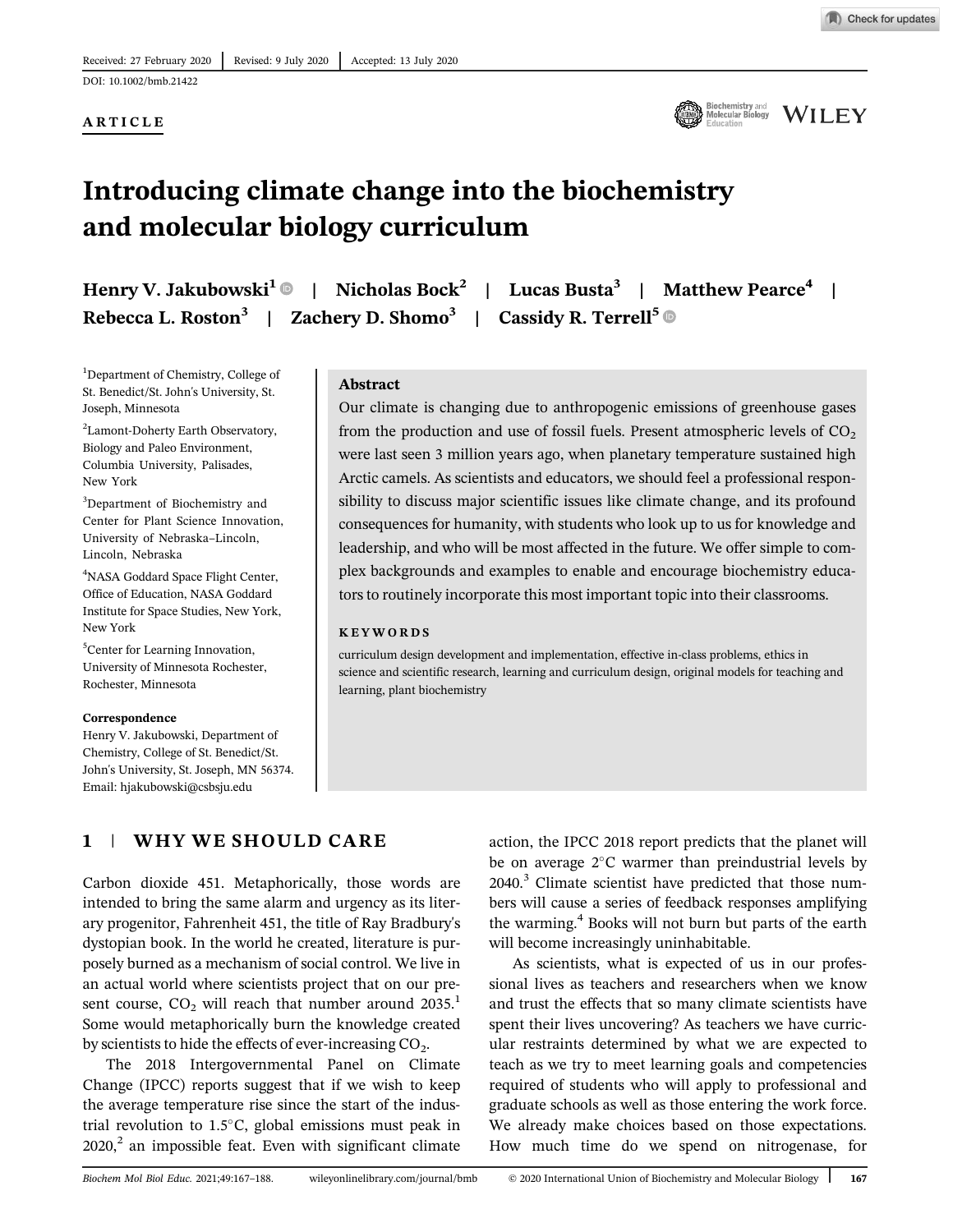$\perp_{\mathsf{WIEY\_f}}$  Biochemistry and Biochemistry and  $\perp_{\mathsf{WIEX\_f}}$ 

example, compared to mitochondrial electron transport proteins that can be linked directly to human health and disease?

As scientists, we also have ethical obligations to our students as well as to the public. The American Society for Biochemistry and Molecular Biology (ASBMB) states that investigators will promote and follow practices that enhance the public interest or well-being.<sup>5</sup>

Less is written about what and how we should teach. The ASBMB states that "regular, explicit attention should also be devoted to the principles of ethical conduct of research and scholarship".<sup>6</sup> Thompson et al.<sup>7</sup> have written that we should intentionally include issues of social justice in our science classes. They argue that in the classroom, we should

- Develop awareness of current and historical injustices and injuries promoted or perpetrated by science and scientists;
- Use science as a tool to improve the human condition and create more just communities; and
- Speak out in defense of sound science and against scientific abuses and unreasoned attacks on science.

What obligations do we have, as biochemists and molecular biologists, to teach the science of climate change and its effects? If we accept the climate science and can extend our ideas of professional ethics to include issues of social justice as well as human and biosphere health, perhaps a more appropriate question is how we cannot include it. Instead of arguing that our curricula are too full already, we could explore ideas to incorporate climate change examples that are similar or complementary to examples we already use in our courses.

This article provides background materials and examples (from simple to complex) that will allow biochemistry educators to bring the science of climate change into their classrooms. In addition, recent advances in our knowledge of the cause and effects of climate change are presented as most readers are probably not versed in that climate-change literature. A compendium of relevant climate change web links provides data and additional information.<sup>8</sup>

We hope our examples will move readers to introduce their own climate change examples for students, who most assuredly need to hear about the urgency of our climate crisis from trusted teachers.

#### $2$  | CO<sub>2</sub> AND THE CARBON CYCLE

As any student who has taken a background infrared spectrum to remove contributions from atmospheric  $CO<sub>2</sub>$  knows,  $CO<sub>2</sub>$  absorbs infrared radiation and is a potent greenhouse gas. Its relevant chemistry for climate change must be understood in the context of the global carbon cycle, shown in Figure 1. Key players in the cycle are inorganic  $(CO<sub>2</sub>)$  $HCO<sub>3</sub><sup>-</sup>$ , H<sub>2</sub>CO<sub>3</sub>, and CO<sub>3</sub><sup>2-</sup> and its insoluble salts) and organic carbon which is ultimately derived from life.

The carbonic acid/bicarbonate buffer system helps control blood and cellular pH and is a bit more complicated than other polyprotic acids since the equilibria must account for  $CO<sub>2</sub>$  solubility in aqueous solution. The overall chemical reactions look like this:

> $Rx 1: CO<sub>2</sub>(g) \leftrightarrow CO<sub>2</sub>(aq) + H<sub>2</sub>O (l)$  $\leftrightarrow$  H<sub>2</sub>CO<sub>3</sub> (aq) + H<sub>2</sub>O (l)  $\leftrightarrow H_3O^+$  (aq) + HCO<sub>3</sub><sup>-</sup> (aq)

The relevant chemistry involves limited solubility of the nonpolar gas  $CO<sub>2</sub>$  and the resulting generation of a buffer solution with a weak acid, carbonic acid ( $pK_a = 3.6$ ) or 6.3, if the hydration reaction is considered) and its conjugate base, bicarbonate (hydrogen carbonate). This buffering system is used to explain how shifting equilibria caused by excessive  $CO<sub>2</sub>$  release (from rapid deep breathing) or decreased  $CO<sub>2</sub>$  release (associated with pulmonary disease, shallow rapid breathing, and panic responses) can lead to respiratory alkalosis and acidosis, respectively.

To extend the breathing metaphor, consider the oceans (if not the whole biosphere) as a "breathing" system in which the same equilibria apply. With constant atmospheric  $CO<sub>2</sub>$ , the system is superficially in equilibrium if the oceans are considered as a giant sink for  $CO<sub>2</sub>$ . Data show that the atmosphere has absorbed about 30% of anthropogenic  $CO<sub>2 atm</sub>$  emitted into the atmosphere from 1994 to 2007, similar to the absorption rate from 1800 to 1994 from all sources of released  $CO<sub>2</sub>$ . Biosphere sinks however are not able to keep up with our everincreasing emissions of  $CO<sub>2</sub>$  atm, so it has been increasing.<sup>9</sup>

Reaction 1 is reversible, which should give us concern as ocean inorganic carbon can return to the atmosphere as  $CO<sub>2</sub>$  and amplify warming. Regulated feedback mechanisms are critical in metabolic control as biology eschews runaway reactions. Unfortunately, the biosphere has not yet had time to adapt through evolution to the rapid pulse of  $CO<sub>2</sub>$  we have put into the atmosphere from burning fossil fuels.

As with the blood, increasing  $CO<sub>2 atm</sub>$  leads to ocean acidification. In another equilibria reaction discussed in our courses,  $H_2CO_3(aq)$  can find a base other than water to react with in the oceans, namely  $CO_3^2$  in the form of  $CaCO<sub>3</sub>(s)$  in shells of marine organisms (phytoplankton, diatoms, coral) in the following reaction: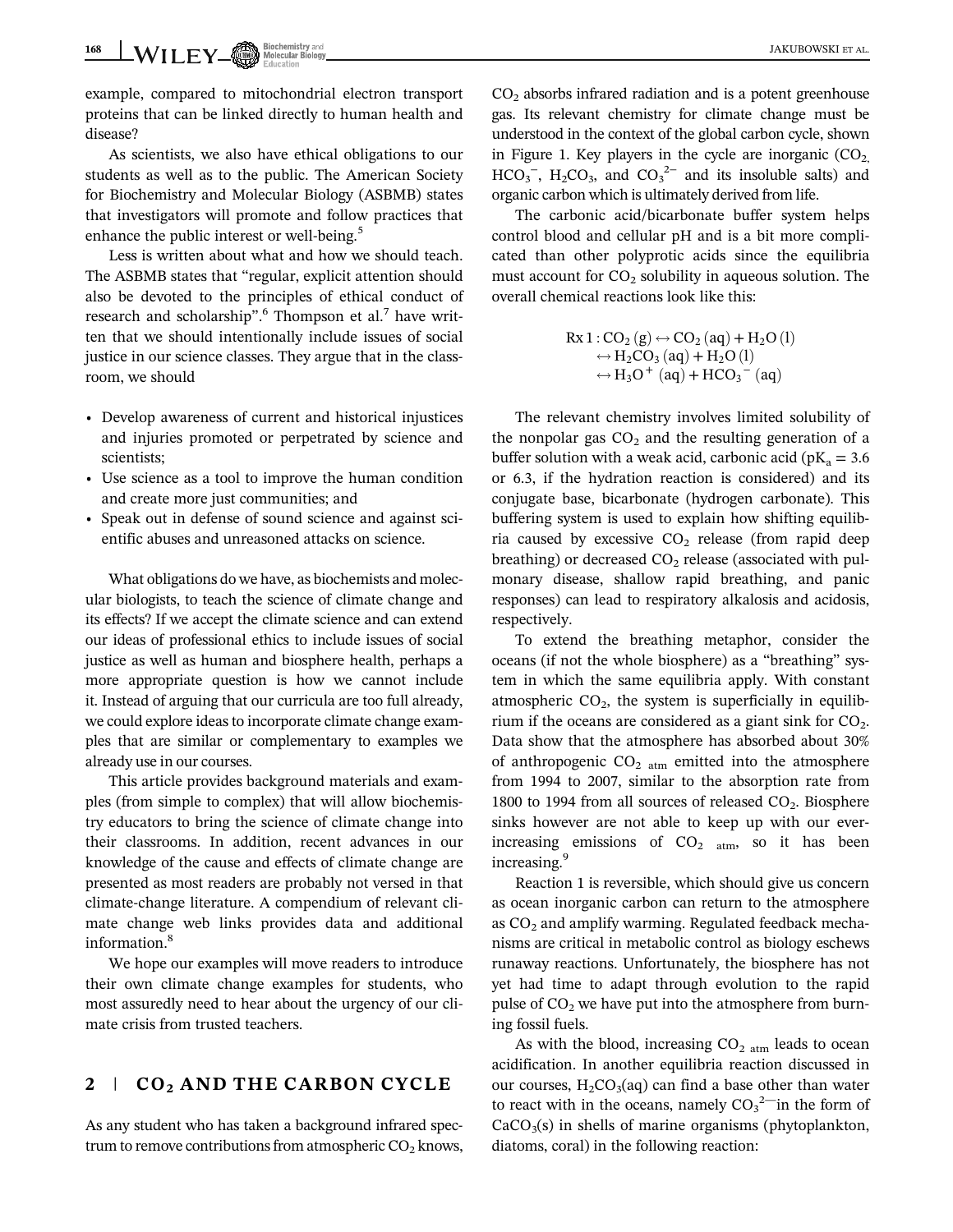



$$
\begin{aligned} Rx\,2:CO_2\left(g\right) + H_2O\left(\text{atm}\right) &\leftrightarrow H_2CO_3\left(aq\right) + CaCO_3\left(s\right) \\ &\leftrightarrow Ca^{2+}\left(aq\right) + 2HCO_3^-\left(aq\right). \end{aligned}
$$

Ocean acidification is obviously not good for these organisms.

Biochemists probably have never studied biogeochemistry, but by simple extensions of blood carbonate chemistry, the geochemistry of "weathering" as it is linked to the carbon cycle can be understood, from the set of linked equations in Rx 2.

The land source of  $CaCO<sub>3</sub>(s)$  in this reaction is limestone and marble. This production of  $HCO_3^-$  (aq) is called weathering and leads to a flow of  $HCO_3^-$  into rivers and then oceans. Consider it a soluble form of carbon (in comparison to either  $CO_2$  or  $CO_3^2$ <sup>-</sup>, which is quite insoluble in the presence of divalent cations like  $Ca^{2+}$ and  $Mg^{2+}$ ). It is this form of carbon that is imported through an anion transporter into species that make shells by a process analogous to the transport of  $HCO_3^-$ , a main regulator of cellular pH in animals, by membrane proteins, which couple exchange with  $Cl^-$ , Na<sup>+</sup>, or K<sup>+</sup>.

Rock weathering reactions also apply to noncarbonbased minerals/rocks composed of  $Ca^{2+}$  /Mg<sup>2+</sup> and silicates  $(SiO<sub>4</sub><sup>4−</sup>)$ , which occurs in chains of tetrahedrally linked silicates. As a simple and readily available carbon capture technique, pulverized basalt is being spread on agricultural fields to promote weathering and carbon uptake into the soil, concomitantly improving soil health.<sup>10</sup> On weathering through the same process, silicates enter the ocean where they are taken up by shellcreating organisms. These weathering reactions are clearly slow compared to the anthropogenic release of  $CO<sub>2</sub>$  from fossil fuel burning. However, in geologic time, they are key players in carbon regulation. Perhaps this

example might help students understand slow, fast, steady state, and rate-limiting reaction steps.

## 3 | MASS BALANCES, FLUXES, POOLS, AND RATE CONSTANTS

Mathematical analyses are important to fully understand individual biochemical reactions. They are essential in understanding the complexities of multiple linked reactions that comprise metabolic and signal transduction pathways. Yet most students struggle with chemical equilibria and kinetic equations. They find it conceptually difficult to differentiate between equilibrium and steady state reactions, especially in metabolic pathways in which we talk about pools of metabolites and their fluxes through the pathway.<sup>11</sup> Many biochemistry textbooks do not adequately cover flux analyses through pathways.

Would a more macroscopic approach to flux analyses help students understand metabolite flow through pathways? If so, the fate of  $CO<sub>2 atm</sub>$  in the biosphere would be an excellent example. Figure 2 shows how pools of  $CO_2 + HCO_3^- + H_2CO_3$  (but not  $CO_3^2$ ) distribute in the biosphere. In comparison, Figure 3 shows a "simplified diagram" of the chemical reaction diagrams for the cellular adenine nucleotide pools.<sup>12</sup>

### 4 | SOIL METABOLISM

The soil itself is a huge sink for carbon but it is not a topic for general discussion in biochemistry courses. It stores more carbon (1500 gigatons  $[**gt**] = 1.5 **Pt** = 1500 **Pg**)$ than the atmosphere and vegetation combined. Soil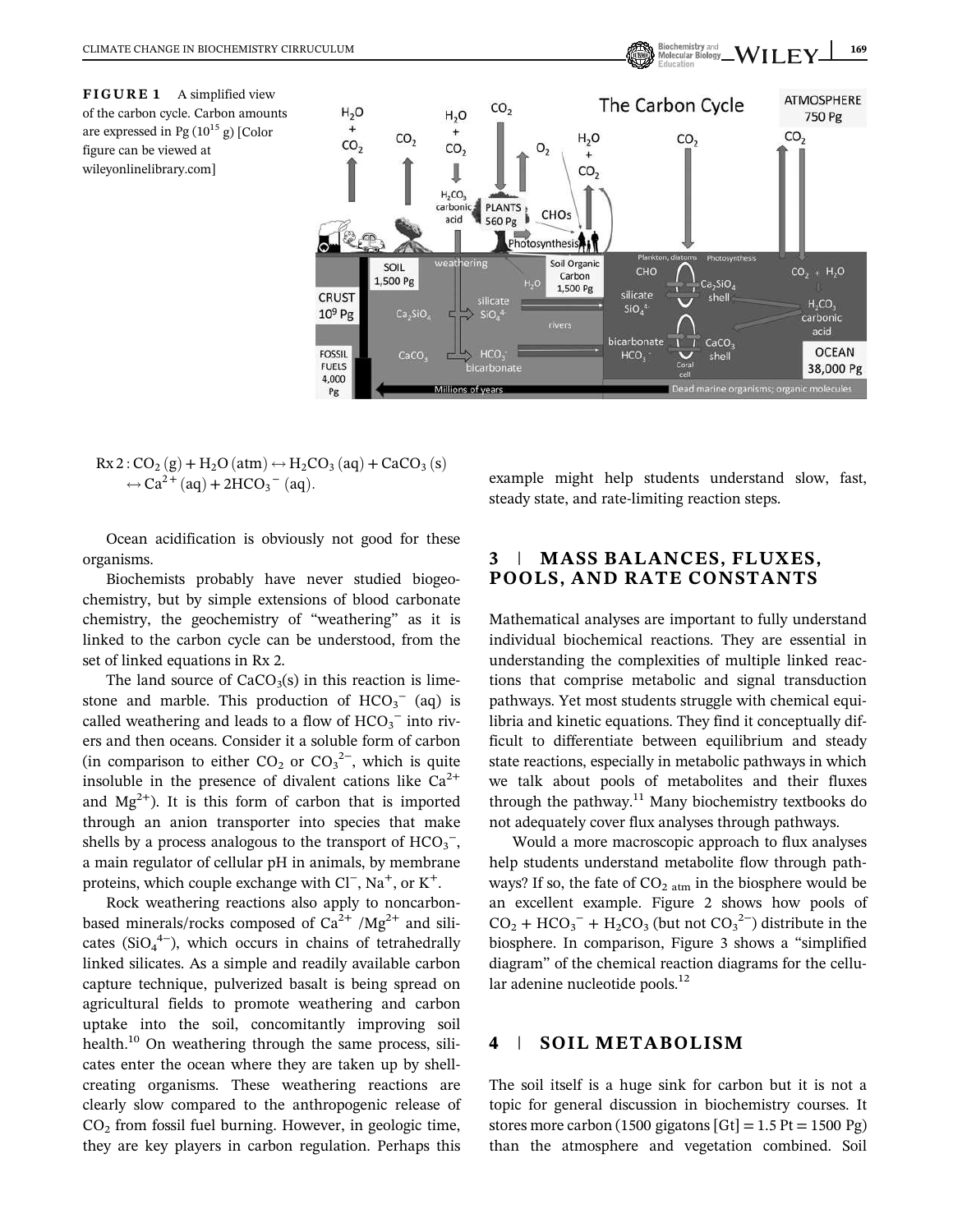

FIGURE 2 Simplified interconversion of biosphere carbon. Mass is expressed in Pg =  $10^{15}$  g. The numbers above the reaction arrow represent fluxes in petagrams per year (Pg/yr) [Color figure can be viewed at wileyonlinelibrary.com]



FIGURE 3 Interconversion of adenine nucleotide pools in cells. The rates shown  $(\mu M/s)$  are the maximal rates of the reactions, whose overall rates would depend on Km values as well. Cellular concentrations are average values under normal conditions for ATP synthesis with a total pool average of 12.5 μM. AMP, ADP, and ATP concentrations oscillate around the average values as does average the adenylate energy charge<sup>12</sup> [Color figure can be viewed at wileyonlinelibrary.com]

organic carbon (SOC) originates from photosynthetic organisms, which must build biomass from  $CO<sub>2 atm</sub>$ . On plant death, decaying carbon-containing molecules enter the soil where they are used by heterotrophic (nonphotosynthetic) organisms for energy and for conversion to more complex carbon molecules. Inorganic carbon (in the form of  $CO_2$ , HCO<sub>3</sub><sup>-</sup>, and  $CO_3^{2-}$ ) can be released back to the atmosphere or complex with cations in soil in a process called mineralization.

On tilling of soil, a procedure used by modern mass agriculture, these buried carbon-containing molecules

become more exposed to  $O<sub>2</sub>$  and are more readily oxidized to reform  $CO<sub>2 atm</sub>$ . Simple changes in procedures, such as the adoption of no-till agricultural processes and cover crops, may reduce the source of atmospheric carbon dioxide. The benefit of no-till for carbon sequestration has recently been shown to be less effective than many have expected.<sup>13</sup>

The organisms that live in and on the soil (bacteria, fungi, protist, animals) process the soil carbon sources and ultimately control plant growth and climate, so understanding this vast interconnected soil biome and their local and global environments is essential. Crowther et al. have recently reviewed the soil biome and its effects on our planet.<sup>14</sup>

The amount of SOC depends on their rate of synthesis and turnover. Photosynthesis and decay of plant and animal matter add carbon to the soil while plant and soil microbial respiration (yes plants oxidize their own carbon stocks and produce  ${\rm CO}_2$ ) remove it. The input rate is determined mostly by root biomass.<sup>15</sup> Figure 4a,b shows the inverse relationship between SOC (high in northern latitudes) and heterotrophic respiration (high in the tropics). SOC accumulation (as well as mineralization) is higher in the warm and wet tropics (characterized by high photosynthetic rates) but it is depleted rapidly by respiration from heterotrophs, which are most abundant in the warm, wet tropics. In contrast, SOC is high in the northern latitudes where it has accumulated over time and where it undergoes less decomposition by heterotrophs under cold conditions.

Figure 5a,b also from Crowther et  $al^{14}$  shows the remarkable distribution of terrestrial carbon stocks above and below ground at various latitudes (A) along with soil microbial mass (B). The two below ground curves in A and B have similar shapes, with the north having the most abundant SOC reserves as well as microbial biomass, which are less active under cold and dry conditions.

Underground organism biomass comprise part of the total 1500 Gt of soil carbon, with 12 Gt contributed by fungi, 7 by bacteria, and 2 by animals. Hence, soil metabolism is highly dependent on fungi, which engage in slow decomposition of complex organic molecules and in the process facilitate the establishment of slow-growing species like trees. In contrast, bacteria, with higher metabolic rates, are most abundant in fast-growing grasslands. Soil organisms are often characterized by soil function and reactions such as carbon mineralization, nitrification/denitrification, nitrogen fixation, carbon fixation, methanotrophy, methanogeneis). Archeal methanogens found abundantly in wetland soils (which represent 6% of land surface) contribute around one third of total methane emissions. Colocalized with these methanogens are the methanotrophs, which use the methane.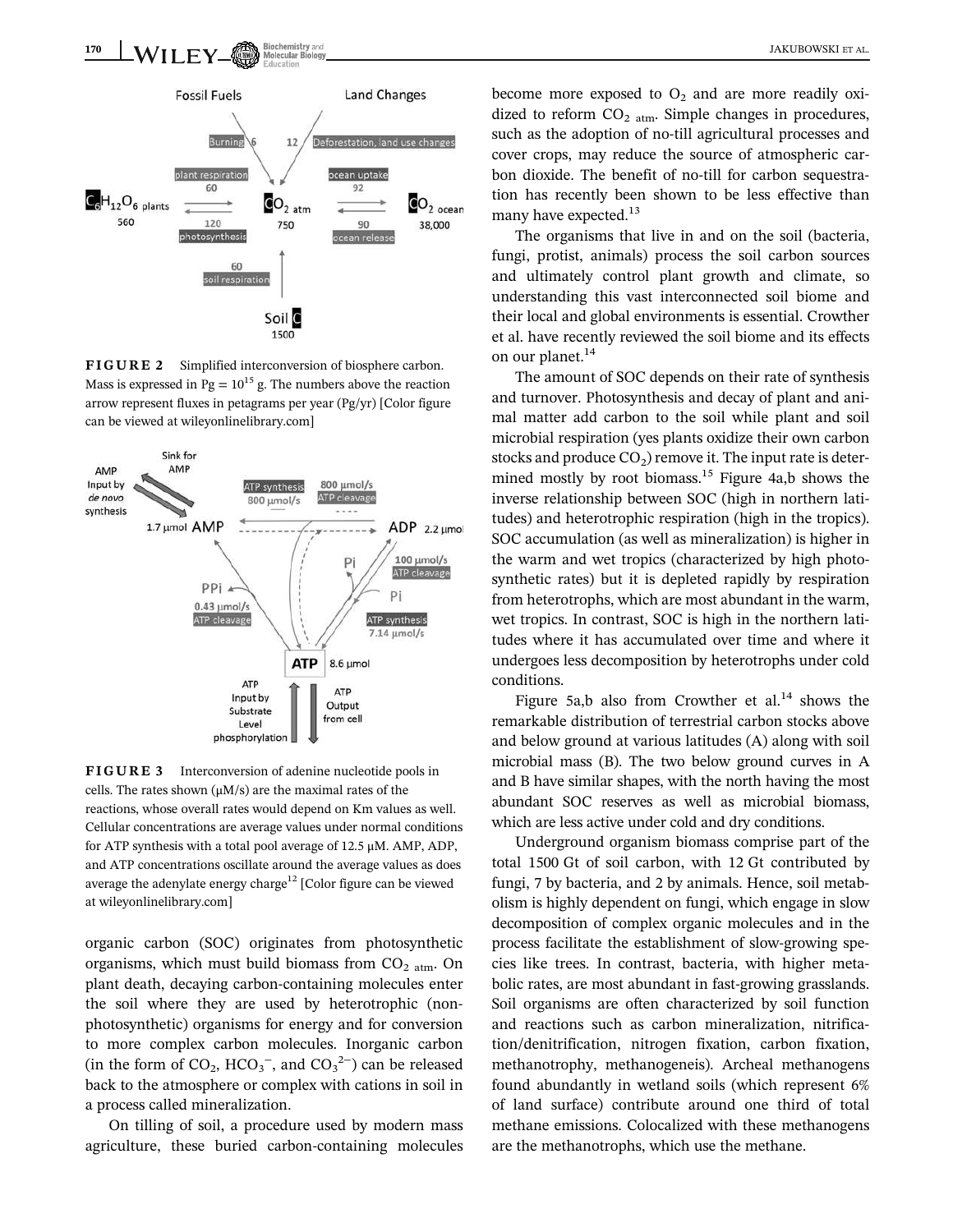





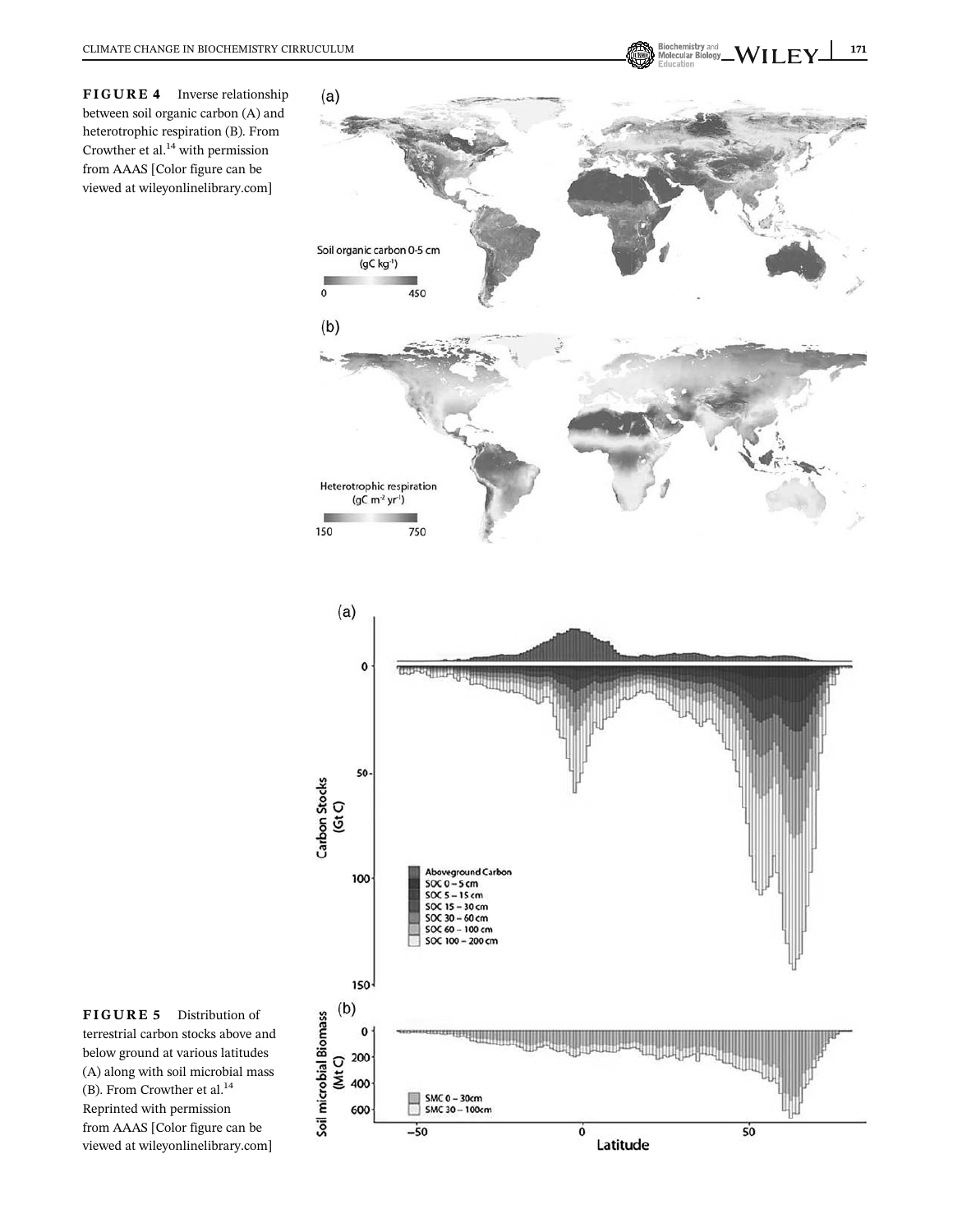# 5 | ISOTOPIC ANALYSES

Isotopes have a long history of use in biochemistry to detect trace amounts of labeled materials, to follow intermediates in chemical reactions and pathways and to study reaction mechanisms (isotope effects). They are also used to date samples and as a proxy measure for temperature in climate studies. Most faculty probably do not use radioisotopes in undergraduate labs given safety issues and the need for specialized equipment. Perhaps we need more in-class examples of isotope use other than following carbon atoms in the tricarboxylic acid cycle. The following also offers a brief review for faculty who do not cover multiple methods for isotope use.

#### 5.1 | Radioisotope dating

Most students should be familiar with carbon dating using radioactive  $^{14}$ C decay, but few can probably explain its basis. Most isotopes were created by nucleosynthesis in stars. In contrast, <sup>14</sup>C ( $t_{1/2}$  = 5730 years) is constantly being made in the atmosphere on bombardment by high energy neutrons of nitrogen  $(^{14}N)$ , leading to proton/neutron exchange and the formation of  ${}^{14}C$  as shown in the nuclear reaction below (Rx 3):

$$
Rx3:: n+{}^{14}_{7}N \rightarrow {}^{14}_{6}C + p
$$

The rate of synthesis is relatively constant over time but can be affected by the amount of  $CO<sub>2</sub>$  in the atmosphere and factors that would influence cosmic ray intensity (changes in solar activity, earth's magnetic field). Correction factors have been applied for these effects.

 ${}^{14}CO_2$  is taken up by plants and other carbon fixing organisms (and by the organisms that consume them) until their death at which point no further exchange with atmospheric  ${}^{14}CO_2$  would occur. Ratios of  ${}^{14}C/{}^{12}C$  in a biological sample are measured to determine the age. Radioactive decay is not affected by temperature or physical processes so it cannot, by itself, be used as a direct measure for temperature. Given carbon's relatively short half-life, carbon dating can only go back to samples 40,000 years ago.

# 5.2 | Physical, chemical, and biological reaction mechanisms

In contrast to decay of radioisotopes, the ratio of the percentages of isotopes in compounds or complex samples such as an ice core or an organism can be used to make inferences about mechanisms and conditions (temperature for example) of incorporation of the isotope into the sample.

Simple physical reactions play a part. Polar ice core samples (Greenland, Antarctica) are depleted in "heavier" water  $(H_2^{18}O$  and deuterated versions). Both evaporation and condensation play a role. As water evaporates at mid-latitudes and moves toward the poles, it becomes enriched in  $H_2^{16}O$  since it evaporates and is transported more easily than  $H_2^{18}O$ . In addition,  $H_2^{18}O$ condenses more readily at lower latitudes and is preferentially removed in rain. These factors lead to increases in  $H_2^{16}O$  in polar ices and increases in  $H_2^{18}O$  in liquid, more southern waters. Water (ice in Greenland and Antarctica) contains about 5% less  $H_2^{18}O$  than water (liquid) at locations at  $20^{\circ}$ C. Hence this ratio is a proxy for temperature.<sup>16,17</sup>

As glacial ice during the Ice Ages was depleted in  $H_2$ <sup>18</sup>O, the oceans became enriched in it during those times. When the ice shields melted, the proportion of  $H_2$ <sup>18</sup>O in the oceans must fall, which concomitantly would also decrease the salinity of the oceans. In climate papers, the differences in delta  $(\delta)$  value are often used to describe changes in isotopic composition of a sample. The delta value percent for  $^{18}O/^{16}O$ , which can be positive or negative, is defined as:

$$
\delta^{18}O = \left[ \frac{\left(^{18}O/^{16}O\right)_{\text{sample}} - 1}{\left(^{18}O/^{16}O\right)_{\text{reference}} - 1} \right] \times 1000
$$

In cold conditions with large ice shields,  $\delta^{18}O$  values from shells of planktic foraminifera (which live in the upper ocean surface) and benthic foraminifera (which live in deep seas) are more positive. On ice shield melting,  $\delta^{18}$ O values become more negative. Benthic foraminifera give a global temperature estimate as deep waters are more homogeneous. Planktic foraminifera  $\delta^{18}O$ values are proxies for more local temperatures as they are in a more changing, less mixed environment, and are more affected by evaporation and precipitation.

The ratio of  $\rm{^{18}O/^{16}O}$  in the carbonate shells of ocean foraminifera and mollusks, which die and deposit in the ocean sediment over time, can be used to study climate conditions over time. This ratio is also a proxy for temperature. Calcite  $(CaCO<sub>3</sub>)$  in ocean sediments from shells is enriched in  $C^{18}O_3^{2-}$  with the exact ratios determined by both equilibrium and kinetic factors. Kinetics are affected by the rate of ion transfer to the growing crystal and exchange with the total carbon pool. At equilibrium, Urey showed that calcite is enriched in  $C^{18}O_3^2$ , probably due to the lower vibrational energy of the heavier form of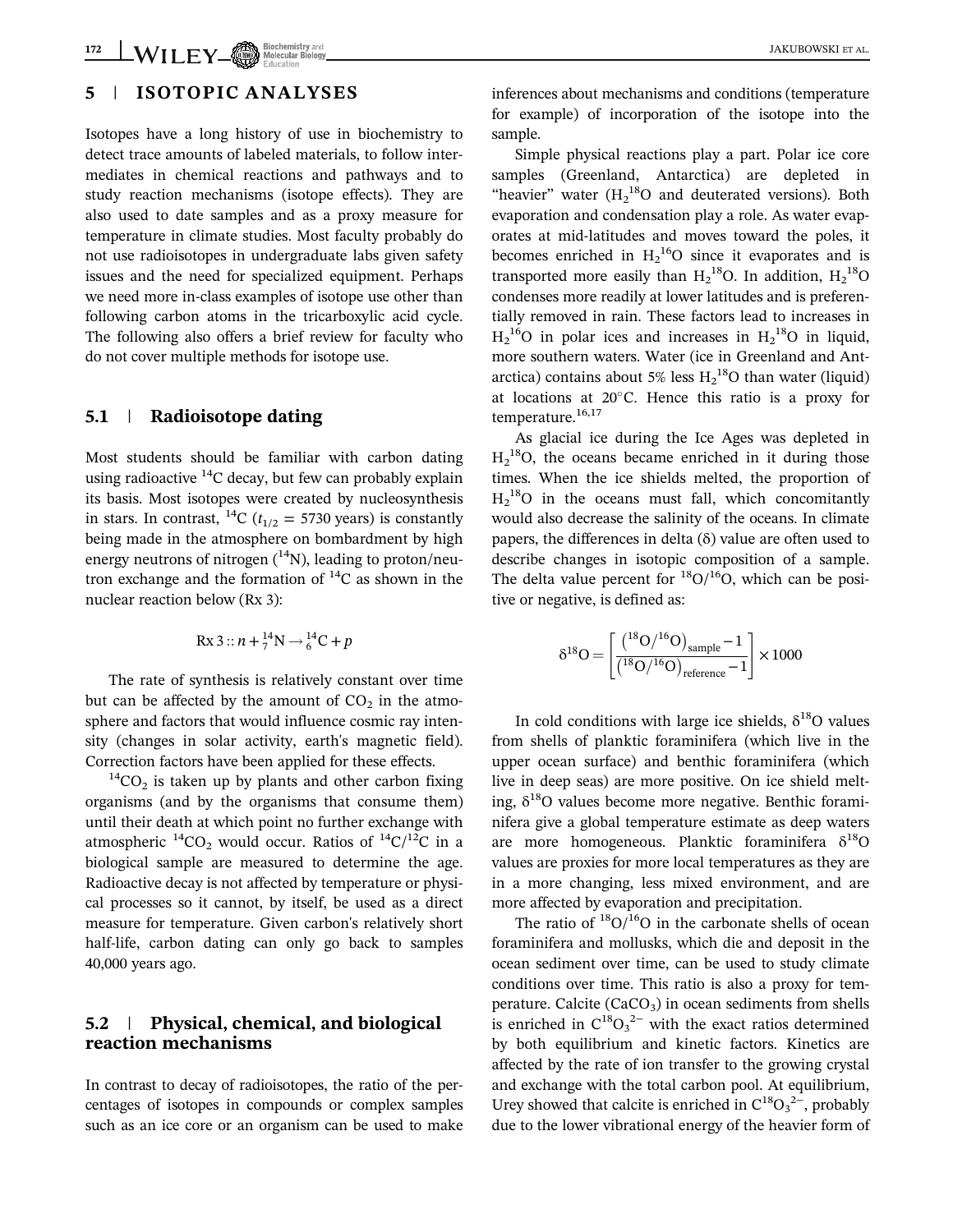carbonate, favoring the formation of the solid.<sup>18</sup> This enhancement is even more pronounced in colder water. Likewise, the ratio depends on the  $^{18}O/^{16}O$  ratio in the water. Ring formation in shells, as in trees, is then correlated with temperature and other environmental factors.<sup>19,20</sup>

In analyses of biochemical reactions, kinetic experiments can be performed with isotopically labeled substrates and the effects on kinetic constants  $(k_{cat}/K_M, k_{cat})$ and  $K_M$ ) can be determined.<sup>21</sup> Isotope effects are especially useful in reactions involving the cleavage of C-H bonds in which isotopes of H  $(^{2}H$  or D, and  $^{3}H$  or T) are used. The transition state for cleavage of a C-H, C-D, or C-T bonds are of similar energy, but the ground state vibrational energy for the heavier isotopes are proportionately lower. Hence the activation energy barrier is greater for the isotopically substituted molecule. This primary isotope effect would give rate limiting steps for C $-D$  and C $-T$  cleavage to be  $7\times$  and  $16\times$  slower compared to C-H cleavage, respectively. Smaller rate effects (secondary) are found if the distance between the reacting bond and the isotopically enriched bonds increases.<sup>22</sup>

The  ${}^{13}C/{}^{12}C$  ratios in plants are lower than that of the atmosphere, suggesting that  ${}^{12}CO_2$  is preferentially taken up by plants and other photosynthetic organisms. The lower ratio in plants is a consequence of the isotope effect, as  ${}^{12}CO_2$  is expected to be fixed (i.e. form a covalent bond) at a faster rate than  ${}^{13}CO_2$  by ribulosebisphosphate carboxylase/oxygenase. Also, diffusion of  $CO<sub>2 atm</sub>$  across the stomata, regulated pores through which gases like  $CO_2$ ,  $O_2$  and  $H_2O$  pass, contribute to the fractionation of  $^{13}C/^{12}C$  in plants and hence organisms that consume them.  $\delta^{13}$ C values are positive when photosynthetic organisms are productive, a process characterized by growth and robust photosynthesis which involves preferential uptake and incorporation of  $^{12}$ C. This leaves more <sup>13</sup>C for shell formation. Increased production leads to increase burial of sediments in the seabed. Conversely, decreased  $\delta^{13}C$  values are associated with lower production which leads to increased relative incorporation of  ${}^{12}C$  in shells.

 $CO<sub>2</sub>$  from volcanic sources has a  $\delta^{13}$ C value similar to that of the preindustrial era, so eruptions would have little effect on the value. However, since the beginning of the industrial revolution, the increase in  $CO<sub>2 atm</sub>$  has been accompanied by a decrease in the  $\delta^{13}$ C value for CO<sub>2</sub>. This can only be explained by fossil fuel emissions of  ${}^{12}CO_2$  from oil or coal, which ultimately are of biological origin. Figure 6 shows the perfect negative relationship between  $\mathrm{CO}_2$  levels and  $\delta^{13}\mathrm{C}$ value, clearing implication anthropogenic origins of emissions.<sup>23</sup>

#### 6 | DATA, MODELS AND FEEDBACKS

Experimental science requires carefully acquired data and appropriate selection of independent and dependent variables to show correlation and more importantly causation. Theoretical science produces a variety of models based on data and different mechanisms that must be tested to determine which bests fits the observed experimental data.

The complexity of the mathematical models used in systems biology to analyze cellular behavior seems daunting, but the development of free programs to conduct quantitative analyses has made modeling available to the nonmathematician. Using ordinary differential equations to calculate changes in concentrations, particle numbers or their fluxes, and using parameters derived from the study of individual reactions, complete quantitative models for cells have been developed. The programs allow the identification of reactions and parameters which control the flux and concentrations of key species. These predictions can then be used to design in vivo experiments to change expression of key enzymes or alter their kinetic parameter which helps validate the theoretical models.

The complexity of these analyses is rivaled by that of modeling earth's climatic system over time (going back millions of years ago) and space (geography). We have only recently acquired the tools and data (examples include discontinuous ice cores going back 4 million  $years<sup>24</sup>$  and modern satellite data to measure cryosphere ice loss) and computer capacity and modeling capability. One such model found that changes in the frequencies of periodic Northern Hemisphere ice ages from 40,000 to 100,000 years could be explained by declining  $CO<sub>2</sub>$  and regolith removal.<sup>25</sup>



**FIGURE 6** CO<sub>2</sub> concentration (black circles) and the  $\delta^{13}$ C (brown circles). $^{23}$  With permission [Color figure can be viewed at wileyonlinelibrary.com]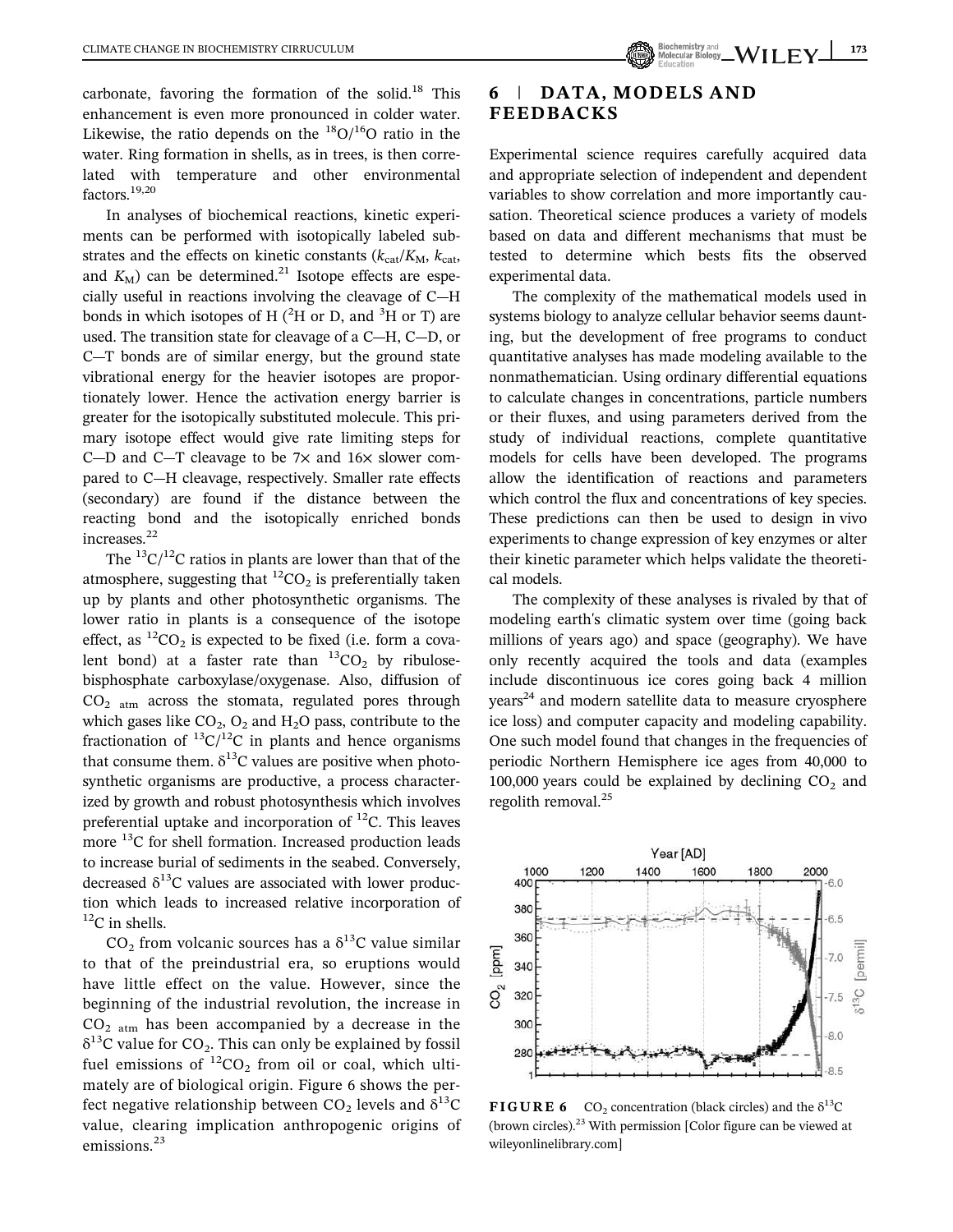Figure 7 (top) shows the correlations between  $\mathrm{CO}_2$  from continuous Antarctic ice cores and proxy temperature variations over the last 500,000 years. Parameterized theoretical computer models fit ice core data going back 3 million years.<sup>25</sup> Note the clear correlation between the oscillatory  $CO<sub>2</sub>$  and temperature changes. This graph would easily be shown when discussing the cell cycle, which is driven by oscillating levels of active cyclic-dependent protein kinase  $1.^{26}$  An in-class activity to access and plot CO<sub>2</sub> and temperature over the last 450,000 years available. $^{27}$ 

Figure 7 (bottom) shows Fe and n-alkane deposition in the Southern Ocean over the last  $500,000$  years.<sup>24,28,29</sup> Note that the nadir in ocean Fe and n-alkanes at around 120 K and 420 K years ago are correlated with peak temperature and atmospheric CO $_2$  levels. Atmospheric winds in the region lead to deep water upwelling, bringing both nutrients and deep ocean  $CO<sub>2</sub>$ . Limiting Fe would limit uptake of atmospheric  $CO<sub>2</sub>$  by phytoplankton, further increasing it in the atmosphere. Our current high levels of atmospheric  $CO<sub>2</sub>$  are leading to ocean acidification, which inhibits phytoplankton growth, causing a positive feedback loop to further increase in atmospheric  $CO<sub>2</sub>$ , a process that should give us cause for concern.

Fe, needed for phytoplankton growth and n-alkanes, were delivered by dust. The long chain n-alkanes, which are significantly enriched in odd carbon numbers, are components of leaf wax layers designed to prevent water loss from the surface of terrestrial plants. In many plants, these are the most abundant lipid in the wax and hence in the biosphere. $30$  The switch from a relatively warm Pliocene period to the Pleistocene period, characterized by recurrent northern hemisphere glaciation, was accompanied by the first records of dust deposition. Previously, the warmer earth was characterized by smaller atmospheric temperature gradients, lower wind speeds and more abundant rain, limiting dust formation and atmospheric transport. Weathering of the bedrock of the northern hemisphere eventually produced regolith (solid, broken



FIGURE 7 (Top) Correlations between CO<sub>2</sub> from continuous Antarctic ice cores and proxy temperature variations over the last 500,000 years.<sup>22,26,27</sup> (Bottom) Fe and nalkane deposition in the Southern Ocean over the last 500,000 year<sup>22,26,27</sup> [Color figure can be viewed at wileyonlinelibrary.com]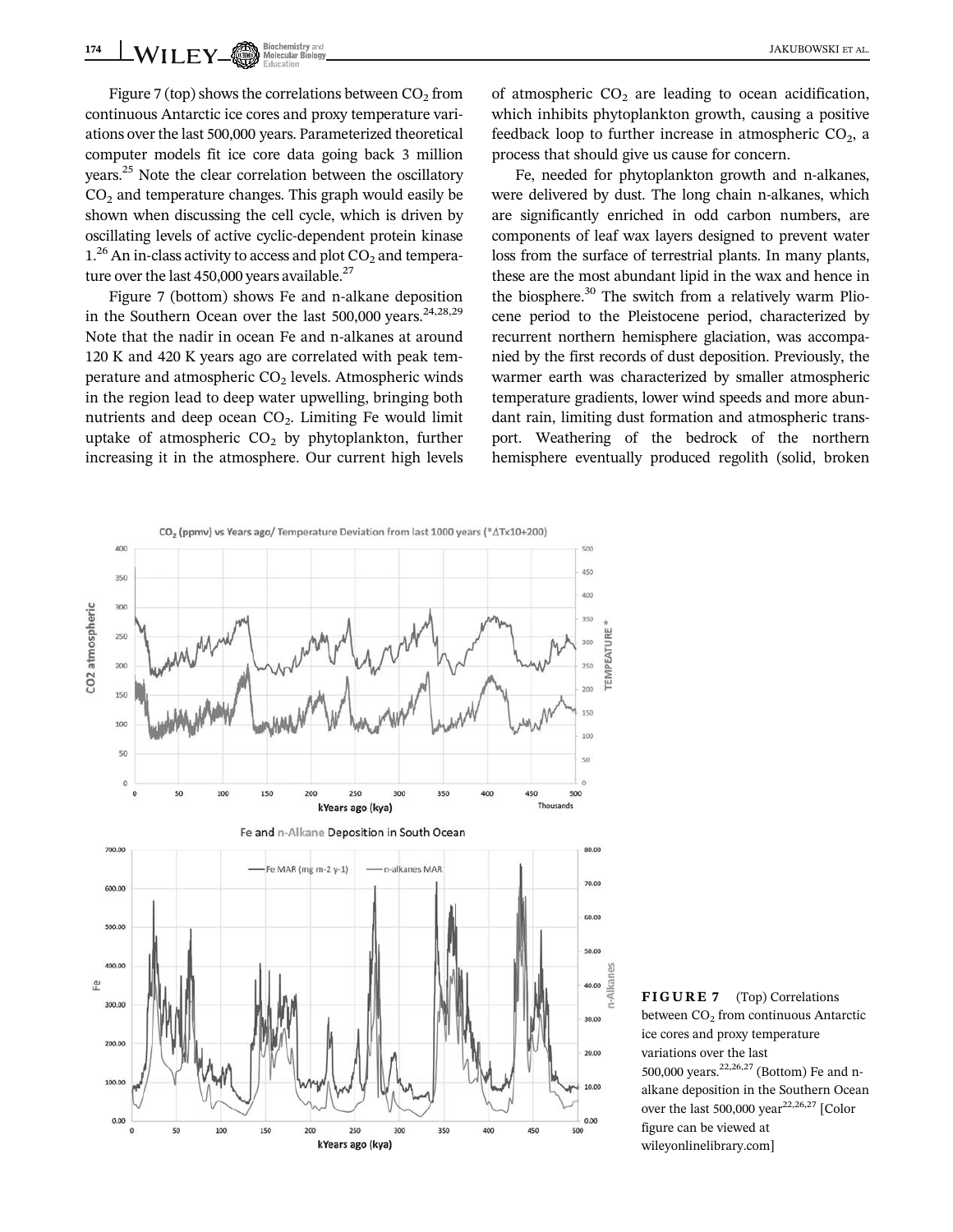rock, dust) which would promote faster glacial advances and increased dust production and distribution.

Any science student should know that correlation does not imply causation. Many clear and even ludicrous examples of spurious correlations are available to illustrate this point. $31$  An astute viewer of Figure 7 should wonder if  $CO<sub>2</sub>$  causes temperature to rise, or if temperature rise precedes that of  $CO<sub>2</sub>$ , or if hidden variables cause both to rise. Climate skeptics would argue that temperature rises first, and  $CO<sub>2</sub>$  follows, so we do not have to worry about fossil fuel emissions. An astute reader might also recognize that the  $CO<sub>2</sub>$  records are local (Antarctica) while the temperature indicators are global.

If we do use climate examples in our classes, we need to be ready for such questions. There are many causes for global temperature increases. Indeed, north latitudes warm based on the approximate 40,000-year precession of the earth axes around the sun (Milankovitch cycle) and in the long term with large releases of  $CO<sub>2</sub>$  by mega volcanic activity. In contrast, geological weathering of exposed silicate and carbonate rocks leads to long geologic time scale weathering and resulting  $CO<sub>2</sub>$  drawdown. This is particularly associated with tropical shelf exposure of carbonates in the warm, wet tropical latitude along "suture zones" where oceanic and continental plates meet. A recent study showed strong correlation with glaciation and exposure of silicate/carbonate rock in the Late Ordovician (455–440 Mya), Permo-Carboniferous (335–280 Mya), and the Cenozoic (35–0 Ma). $32$ 

Analyses of data from our last ice age show a multifactorial cause of deglaciation with complex feedbacks. A recent study suggests that a global biphasic 0.3°C temperature rise occurred before an increase in  $CO<sub>2</sub>$ . This occurred first in the north latitudes  $(75^{\circ}-80^{\circ}$  N) and was probably due to orbital "forcing" as the earth's orbital axis led to greater northern hemisphere irradiance. This "forcing" led to localized melting and concomitant warming of the northern Atlantic Ocean. Warmer waters would lead to slowing of the major Atlantic meridional overturning circulation, which would have slowed upwelling of cold southern waters leading to increased tropical and Southern Ocean temperatures. This "interhemispheric see-saw transfer of heat" caused release of stored  $CO<sub>2</sub>$  in the

oceans. The majority of global warming then ensued and strongly correlates with  $CO<sub>2 atm</sub>$ . For this study, a variety of marine, land and ice core temperature proxies were use, including relative concentration of variants of branched tetraethers, made by bacteria and archaea, which correlate with terrestrial temperatures.<sup>33,34</sup>

#### 7 | UNCERTAINTY AND BIAS

All data and experimental models have uncertainties, which we attempt to quantify through statistical error analyses and through conducting multiple simulations and examining the distribution of outcomes. Multiple mechanistic models are used to fit data, with the one offering the best fit chosen as the likely explanatory model. A classic case in biochemistry is the analysis of enzyme inhibition data. Multiple models (competitive, uncompetitive, mixed, and noncompetitive) are used to fit the data with statistical analyses (standard deviations, chi squared, correlation coefficients, standard errors) used to determine best fit.

The IPCC has developed and over the years refined different climate models which predict average global temperatures and sea level rise given various emission levels and future efforts at carbon capture. They grouped predictive models into four Relative Concentration Pathways (RCP) based on the notion that both the concentration of  $CO<sub>2</sub>$  in the atmosphere and the pathway to get there are important. The four pathways are called RCP 2.6, 4.5, 6, and 8.5, with higher numbers associated with higher temperatures and CO<sup>2</sup> levels. Each assumes a starting value and estimated emissions (which depend on technology, politics, economics, etc.). An RCP of 8.5 suggests that the radiative forces (excess heat energy/ $[m^2 s]$ ) by 2100 would be stabilized at 8.5 watts/ $m^2$  (or J/[s  $m^2$ ]). This would occur in the absence of climate action policies which is unlikely unless nondatadriven voices dominate. The RCP 2.6 scenario assumes that the peak radiative forcing would be 3 watts/ $m<sup>2</sup>$  which would decline through drastic socioeconomic means before 2100 (by 2030–2040) to reach 2.5. Table 1 shows a summary of the RCP and their meanings.<sup>35</sup>

| TABLE 1<br>Relative concentration pathways descriptions |  |
|---------------------------------------------------------|--|
|---------------------------------------------------------|--|

| RCP (W/m <sup>2</sup> ) | Time                       | $CO2 atm$ equivalent<br>(ppm) | Temp. increase<br>$(^{\circ}C/^{\circ}F)$ | <b>Description</b>            |
|-------------------------|----------------------------|-------------------------------|-------------------------------------------|-------------------------------|
| 8.5                     | In 2100                    | 1370                          | 4.9/8.8                                   | Rising                        |
| 6.0                     | After 2100                 | 850                           | 3/5.4                                     | Stabilizing without overshoot |
| 4.5                     | After 2100                 | 650                           | 2.4/4.3                                   | Stabilizing without overshoot |
| 2.6                     | Decline from 3 before 2100 | 490                           | 1.5/2.7                                   | Peak and decline              |

Abbreviation: RCP, relative concentration pathways.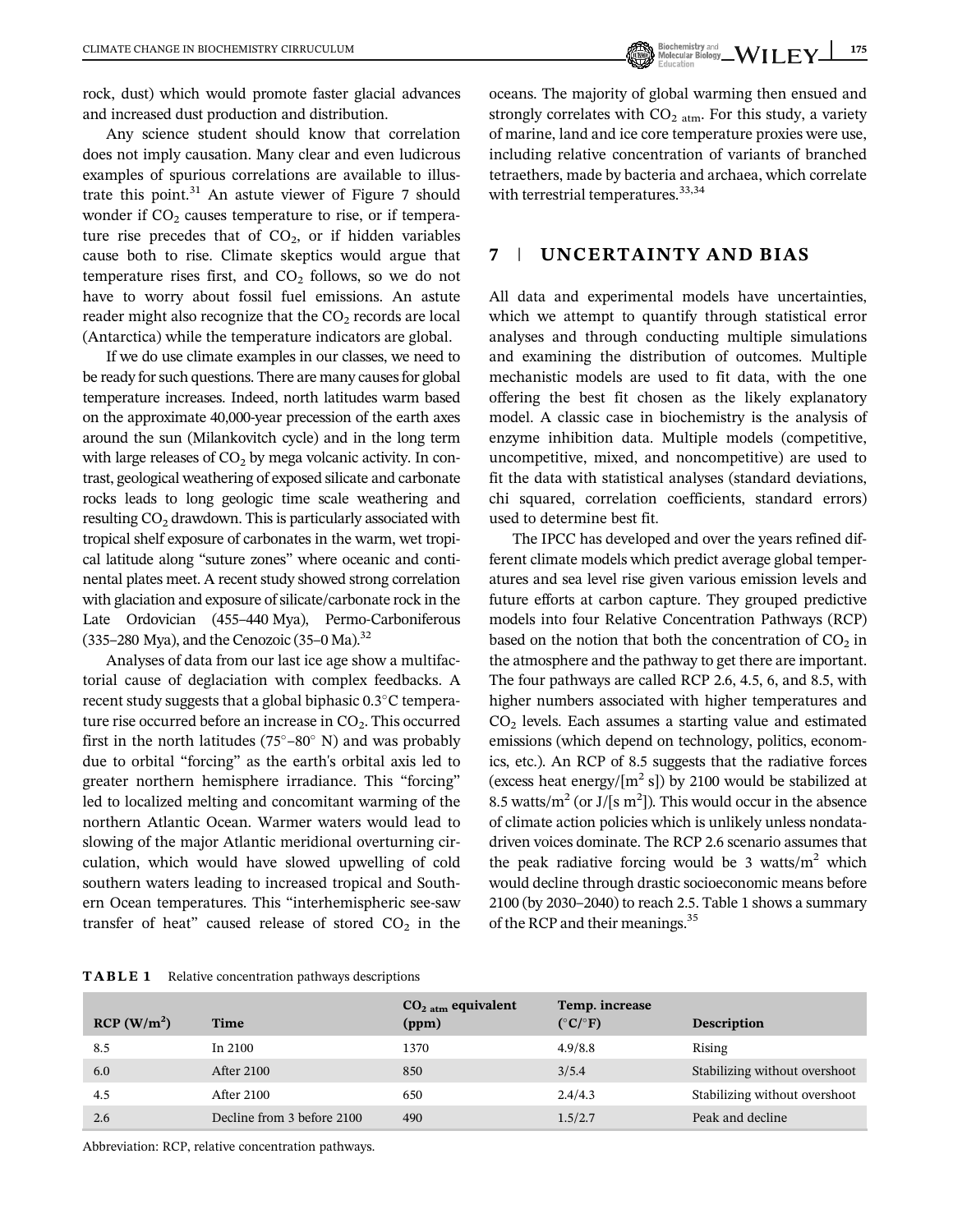Given the complexity of modeling earths global climate system, each model has inherent uncertainty. The Paris Accords gave us a goal of holding the average temperature rise to 1.5°C above preindustrial levels. Unfortunately, parts of the world have already surpassed that and given the present and predicted concentration and lifetime of  $CO<sub>2 atm</sub>$ , we have no chance of holding warming to the RCP 2.6 level. We can cumulatively release about 30 Gt of  $CO<sub>2</sub>$  more if we wish to stay below the 1.5°C target. If we stay our present course, we will emit 60 Gt by 2030.<sup>36</sup>

Uncertainties in the RCP are determined by two factors, confidence and likelihood. These are used in order to convey meaning to the general public. Confidence is determined by the quality of the evidence (limited, medium, robust) and agreement (low, medium, and high). Likelihood depends on the calculated uncertainty. Very likely or certain have likelihoods greater than 90%. Likely has a probability greater than  $66\%$ <sup>37</sup>

Disturbing recent data show that the climate predictions from almost all climate models underestimate the degree of warming and associated climate change that we have already experienced. Temperatures and sea levels are rising, and our cryosphere is melting at a faster rate than the models predict. That most models underestimate climate change could suggest that the models are incomplete and hidden or poorly understood variables have more deleterious effect on climate than are presently known. More likely, there is systematic bias in the reporting of predicted severity. $38$  This is in contrast to skeptics who often say that climate scientists are scaring the public with outlandishly deleterious projections.

One reason for underestimating the risk is that scientists wish to present a consensus prediction. A more conservative prediction would have the support of the greatest number of scientists. Building scientific consensus on such a complicated topic as climate change is also slow, and scientist do not wish to support more deleterious conclusions and be proven wrong, which would damage their careers until the science becomes so clear that they cannot be shown to be wrong. Finally, scientists worry that if their consensus conclusions are not unanimous, lay people will see their pronouncements as mere opinions and not facts.

# 8 | C3/C4 PLANTS AND CLIMATE CHANGE

C3 and C4 plants represent 90% of plants on Earth, with C3 plants comprising almost all of the plants that are edible to humans and livestock. Unfortunately, C3 plants suffer from decreased photosynthetic rates at higher



FIGURE 8 C3 and C4 carbon fixation pathways. Adapted from Yamori et al.<sup>39</sup> [Color figure can be viewed at wileyonlinelibrary.com]

temperatures, more sunlight and less water. Effectively, as C3 plants deteriorate with the effects of climate change so will we. C4 plants, however, have many evolutionary advantages over C3 plants in terms of temperature adaptation, water resistance, nitrogen assimilation, and carbon assimilation, thus making them promising subjects for biochemical research. What plant biochemical adaptions will impact photosynthesis at higher temperatures? Figure 8 offers a quick review of the C3 and C4 pathways (adapted from Yamori et al.).<sup>39</sup>

In terms of temperature adaptation, scientists initially rationalized that changes to thylakoid membrane permeability would cause the most significant decrease in photosynthetic efficiency. $40-43$  The thylakoid membrane is of particular importance as this membrane houses the photosynthetic electron transport chain (ETC) with photosystem I (PSI) and photosystem II (PSII) enzymes responsible for generating the electrochemical gradient that ATP synthase harnesses to generate ATP. The photosynthetic ETC is also responsible for generating NADPH. The Calvin Cycle is powered by these ATP molecules and uses the electrons from NADPH to build sugar molecules. As temperature increases, the thylakoid membrane fluidity will also increase. This could lead to a greater number of protons diffusing out of the chloroplast and thus decreasing the efficiency of ATP synthase.<sup>40-43</sup> Plants grown at higher temperatures overcome this leaky proton problem, and corresponding decrease in ATP, by increasing cyclic electron flow through PSI.40,42–<sup>44</sup>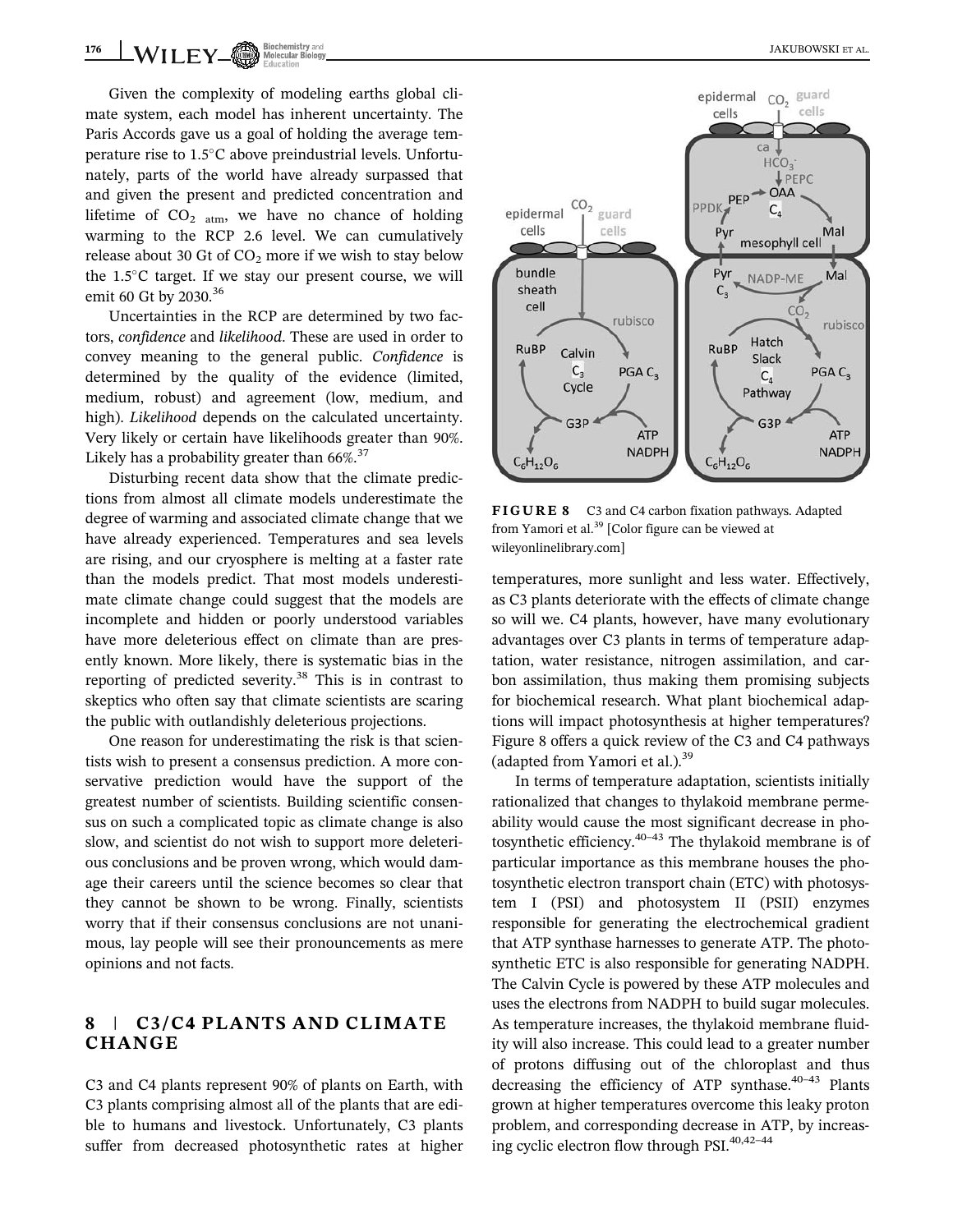FIGURE 9 The top two right graphs deconstruct the left graph and show key pathway steps responsible for photosynthetic rates for C3 and C4 photosynthetic pathways at low and saturating CO<sub>2</sub> concentrations, with the lower boxes showing key rate controlling steps. Figure S1 freely available from Supporting Information<sup>39</sup> [Color figure can be viewed at wileyonlinelibrary.com]



More recently, however, Salvucci and Crafts-Brandner<sup>45</sup> and others have proposed that the Rubisco (ribulose bisphosphate carboxylase oxygenase), the enzyme responsible for assimilating atmospheric  $CO<sub>2</sub>$  into sugar molecules, likely poses a greater limitation to temperature adaptation. The C3, C4 alphanumeric designation refers to how the plant assimilates  $CO<sub>2</sub>$  from the atmosphere into carbon intermediates that ultimately become dietary, structural, or signaling sugar molecules. As shown in Figure 8, C3 plants attach, or "fix," a  $CO<sub>2</sub>$  molecule to create the three-carbon intermediate 3-phosphoglyceric acid (PGA); whereas C4 plants first fix a  $CO<sub>2</sub>$  molecule to yield the four-carbon intermediate oxaloacetate (OAA). OAA is then converted to malate or aspartate in order to facilitate transporting the carbon intermediate into the bundle sheath of the leaf. Here the four-carbon intermediate OAA is decarboxylated to release the originally assimilated  $CO<sub>2</sub>$ . The carbon dioxide in C4 bundle sheaths is then fixed to create the same threecarbon intermediate as C3 plants, PGA. In both plants, Rubisco is responsible for catalyzing the reaction that yields PGA.

Rubisco is a slow enzyme with the capability to turnover about three  $CO<sub>2</sub>$  molecules per second. A recent study show a median  $k_{cat}$  for around 2500 enzymes from metabolic pathways with natural substrates of around 10 s−<sup>1</sup> , which stands in stark contrast to one of the fastest

enzymes known, carbonic anhydrase (paradoxically for this manuscript), which can "hydrate"  $CO<sub>2</sub>$  with a  $k_{cat}$  of close to  $1 \times 10^6$  s<sup>-1</sup>.<sup>46</sup> To overcome this deficiency, plants express an abundance of Rubisco inside of the chloroplast. C4 plants express fewer Rubisco enzymes due to the small space of the bundle sheath, but these plants suffer less from the specificity issue with Rubisco using less  $O_2$  as a substrate, and more  $CO_2$ .

The movement of  $CO<sub>2</sub>$  into the bundle sheath compartment provides a significant evolutionary advantage of C4 plants. Here, the trapped  $CO<sub>2</sub>$  increases the local  $CO<sub>2</sub>$  concentration near Rubisco which increases the enzyme's efficiency 10- to 100-fold.<sup>47,48</sup> In C3 plants, a lower  $CO_2$  concentration also means a higher  $O_2$  concentration near Rubisco. This promiscuous enzyme can also attach an  $O_2$  molecule to a sugar chain, creating an unwanted oxygenated product that the plant must correct. This decreases the efficiency of the carbon fixation pathway in C3 plants by as much as 40% and is exacerbated by climate change stress conditions such as drought, high light, and high temperatures.

In many plants, as temperature increases, the activity of Rubisco decreases dramatically, and even moderate temperatures of 40°C can deactivate Rubisco.<sup>45,49</sup> Compounding this problem is that the enzyme responsible for regulating Rubisco, Rubisco activase, is also thermolabile.<sup>45,50,51</sup> However, in temperature adaption studies a second, heat stable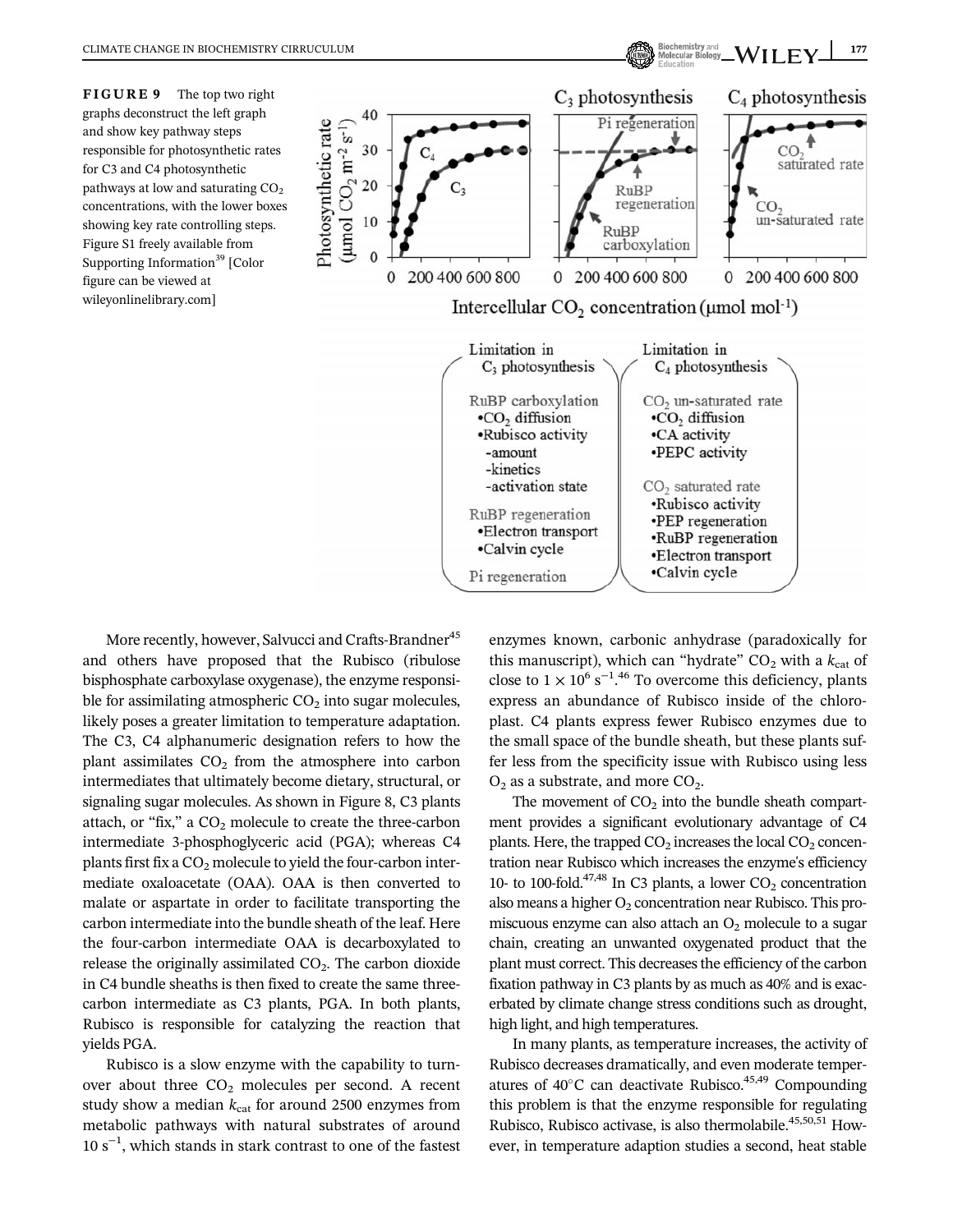isozyme of Rubisco activase, is expressed to help stabilize Rubisco in some plants.<sup>52–54</sup>In addition to Rubisco activase, some studies demonstrated that plants with adaptations for higher temperatures also express heat shock protein and chaperone proteins associated with the chloroplast.<sup>55-58</sup>

It would seem that Rubisco could be a useful biochemical target for improving photosynthesis in C3 plants. However, when C3 and C4 plants are compared, they differ with respect to their limiting step, and even this can differ among plant species depending on growth temperatures.<sup>59</sup> Figure 9 charts the C3 and C4 plant response to  $CO<sub>2</sub>$  and proposed possible limiting steps.<sup>39</sup> It illustrates the difficulties in target selection and likely means that each plant will need to be independently studied to further investigate the limiting step, which would offer the highest gain in terms of bioengineering C3 plants that can withstand climate changes.

Of course, along with elevated temperatures, plants will also respond to elevated  $\mathrm{CO}_2$  levels. Theory and supportive observations would suggest that C4 species would be less affected by increasing  $CO<sub>2</sub>$ . Recent experiments on experimental grassland plots show that the opposite might be the case.<sup>60</sup>

#### 9 | FIXING CARBON FIXATION

To avoid severe climate change and associated damages, we need not only to drastically reduce fossil fuel use but also develop truly carbon-neutral biofuels and economical and scalable carbon sequestration. Plants already make biofuels and capture carbon, but we need to do more than plant more trees and decrease burning of forests. Numerous other methods for sequestration and biofuel production have been proposed, but they are not presently cost effective or scalable. New approaches use genetic engineering and synthetic biology.

#### 9.1 | Carbonic anhydrase

This enzyme is used to transport  $\mathrm{CO}_2$ , a product of oxidative metabolism, away from respiring tissue by reversibly converting it to  $HCO_3^-$  in red blood cells and releasing it back as  $CO<sub>2</sub>$  in the lungs. It is found in most organisms and works at essentially diffusion-controlled limits. Could a thermostable version be used to capture  $CO<sub>2</sub>$ released from fossil fuel burning in the form of  $HCO_3^-$  in a mineralization process? This idea has been reviewed by Bose et al.<sup>61</sup> Such a variant would have to overcome a problem inherent in typical form of the enzyme, namely product inhibition by bicarbonate. High concentrations of this enzyme allow it effectively to run in reverse to

produce high local concentration of  $CO<sub>2</sub>$  for carbon fixation by Rubisco in C4 plants.

In addition to thermostability, it would be ideal for the enzyme to be stable in alkaline conditions, which are needed for mineralization of the  $HCO_3^-$  produced, as shown below (Rx 4):

$$
Rx\,4.HCO_3^- + OH^- \rightarrow CO_3^{2-} + H_2O
$$

The resulting carbonate forms insoluble salts with  $Ca^{2+}$ , Mg<sup>2+</sup>, and Fe<sup>2+</sup> divalent cations.

Capture of  $CO<sub>2</sub>$  in flue gases would have to occur at higher temperatures. Site directed mutagenesis $62$  and directed evolution $63$  have been used to make variants of carbonic anhydrase which are stable at  $90^{\circ}$ C and  $107^{\circ}$ C, respectively. A mutant engineered to have a disulfide bond for stabilization<sup>64</sup> was kinetically more active and thermodynamically more stable at high temperatures. Carbonic anhydrases from extremophilic organisms have been isolated and examined for structure/activity relationships as well.<sup>61</sup>

### 9.2 | Novel in vitro carbon fixation pathways

Swander et al. have used synthetic biology to produce a new reaction pathway to fix  $CO<sub>2</sub>$  with the goal of producing feedstocks to create biofuels.<sup>65</sup> The Calvin cycle accounts for 90% of all autotrophic carbon fixation but it is catalytically slow and undergoes a competing photorespiration reaction with  $O_2$ . They identified an ideal (efficient) carboxylase, constructed a full pathway, calculated free energy and ATP/NADPH requirements, identified candidate enzymes from databases, and proceeded to optimize pathway.

The carboxylases available in the biosphere include those familiar to most biochemistry students: acetyl-CoA carboxylase, Rubisco, propionyl-CoA carboxylase, PEP carboxykinase, 2-oxoglutarate carboxylase, and pyruvate carboxylase. They selected coenzyme A(CoA)–dependent carboxylases, and enoyl-CoA carboxylases/reductases enzymes. The carboxylation step for one of their synthetic pathways is shown in Figure 10.

They named the synthetic reactions the CETCH (Crotonyl-CoA-EThylmalonyl-CoA-4Hydorxybutyl-CoA) pathway, which catalyzed the Rx 5 in vitro:

 $Rx 5.2CO<sub>2</sub> + 3NAD(P)H + 2ATP + FAD$  $\rightarrow$  glycolate + 3NAD(P) + 2ADP + 2P<sub>i</sub> + FADH<sub>2</sub>

The rate of  $CO<sub>2</sub>$  fixation by this in vitro pathway was similar to Calvin cycle rates in cell lysates. The authors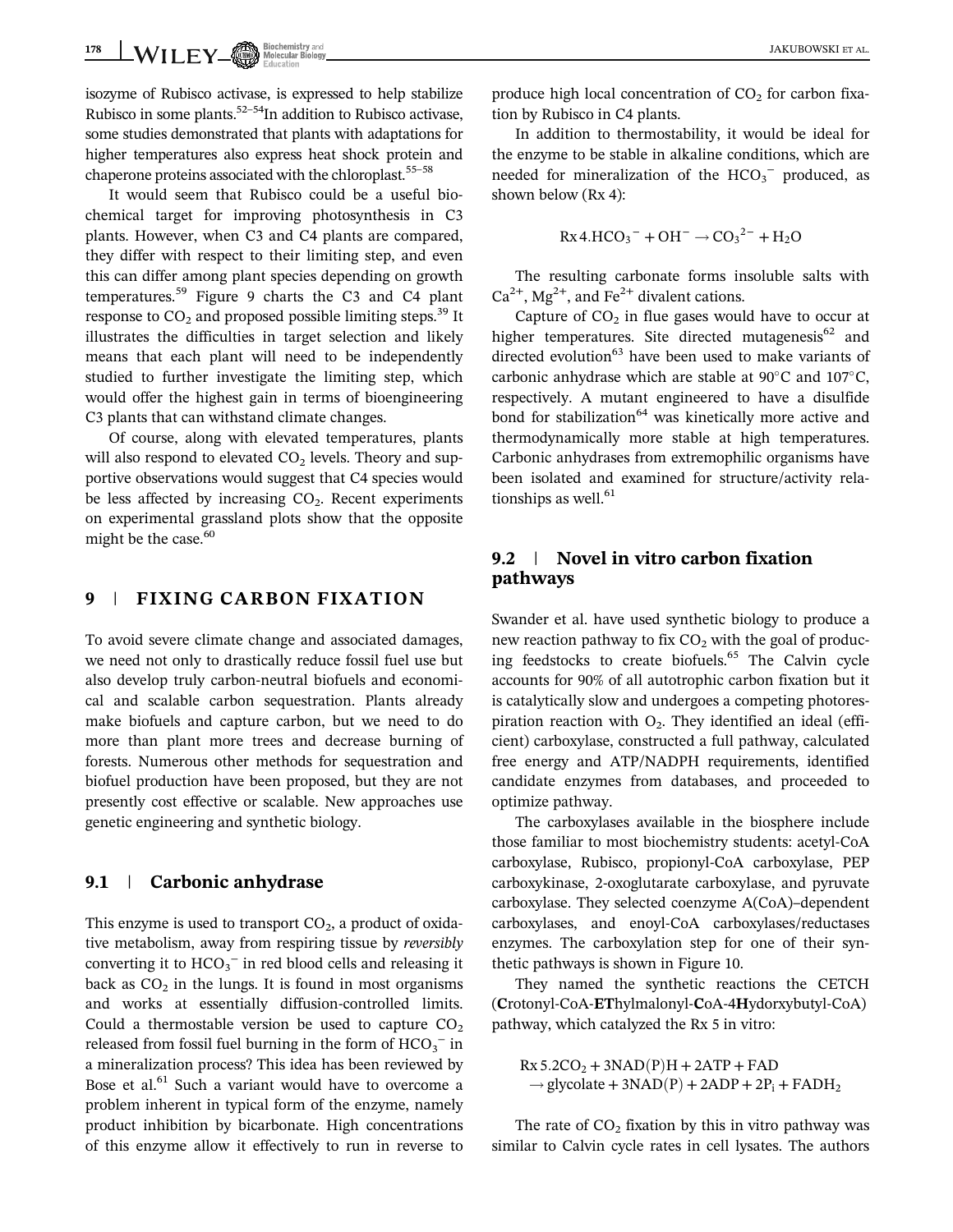

speculate that this pathway may be transplanted into appropriate cells for future development of artificial photosynthetic systems.

### 9.3 | Synthetic biology carbon fixation pathways in Escherichia coli

Gleizer et al.<sup>66</sup> have made an experimental breakthrough in using synthetic biology and adaptive evolution to allow synthesis in a regulatable fashion of all of its biomass of  $E.$  coli from  $CO<sub>2</sub>$ . Formate was supplied as a source of energy and reduction power and Calvin cycle enzymes were used for carbon fixation. Cells were grown for 10 generation in  ${}^{13}CO_2$  and  ${}^{12}C$ -labeled formate to show the complete autotrophy from the synthetic pathway. Adaptive evolution was needed to rewire E. coli to convert it from a heterotroph to an autotroph. Alterations in growth media were made to prefer autophagy from the synthetic genes. Targeted genes were knocked out in main carbon metabolic pathways, including phosphofructokinase (glycolysis) and glucose-6-phosphate-dehydrogenase (pentose-phosphate pathway). New genes (Rubisco and phosphoribulokinase and carbonic anhydrase, needed for reversible conversion of  $CO<sub>2</sub>$ and HCO<sub>3</sub><sup>-</sup>) were added. Xylose was utilized in the growth media as it would keep cells growing as it starves heterotrophic metabolic pathways.

Sequence analysis was also performed to determine the changes in genes required for conversion to autotrophy. One class of genes connected directly to the Calvin cycle function. Another class had members common to other adapted evolution experiments.

One drawback of their work was noted. Formate was ultimately converted to  $CO<sub>2</sub>$  so net production occurs. This could be relieved by electrochemical production of the formate as the substrate.<sup>67</sup>

#### 10 | OCEANS AND PHYTOPLANKTON

Phytoplankton are a diverse group of aquatic single-celled photosynthetic organisms ranging in size from 0.5 μm (cyanobacterium Prochlorococcus) to 2.0 mm (diatoms such as

Ethmodiscus rex). Because phytoplankton standing stock is replaced every  $2-6$  days,  $68$  they are responsible for roughly half of the earth's annual biological carbon fixation despite their biomass being diminutive compared to land plants.<sup>69</sup> While most phytoplankton primary production from  $CO<sub>2</sub>$ <sub>atm</sub> is respired relatively quickly and released to the atmosphere, a sizeable fraction is exported to greater depths, entering either long-term storage in ocean circulation or becoming buried in sediments at the seafloor.<sup>70</sup> Because this "biological carbon pump" represents one of the primary mechanisms for long-term storage of atmospheric carbon, understanding the biogeochemical variables affecting phytoplankton is central to anticipating the consequences of global climate change. Recent studies document changes that are already occurring in plankton populations due to increase temperature and ocean acidification.<sup>71-73</sup> We damage them at our peril.

### 10.1 | Phytoplankton ecophysiology

At the cellular level, phytoplankton carbon fixation rates are determined by the availability of photosynthetically available radiation (PAR) and dissolved inorganic carbon (DIC, which include  $CO_2$ , HCO<sub>3</sub><sup>-</sup>, and  $CO_3^2$ <sup>2-</sup>) to support photosynthesis. Phytoplankton carbon fixation rates generally increase with increases in PAR but are ultimately limited by the maximum reaction rates of Rubisco. Increases in PAR beyond this maximal rate may cause reductions in carbon fixation rates, as various photoprotective mechanisms begin directing energy away from chlorophyll reaction centers.<sup>74</sup> However, optimal PAR levels vary widely among phytoplankton taxa, reflecting acclimation to a range of aquatic environments.<sup>75</sup> Phytoplankton generally assimilate carbon in the form of dissolved bicarbonate ion, using carbonic anhydrase to interconvert  $HCO_3^-$  and  $CO_2$ . However, assimilation mechanisms vary between different groups. Some taxa acquire DIC diffusively, while others utilize carbon-concentrating mechanisms (CCMs) to maintain high intracellular DIC concentrations near Rubisco.<sup>76</sup>

Provided that PAR and DIC are available, phytoplankton primary production is limited by the availability of inorganic nutrients, particularly phosphorus, nitrogen, and iron, in addition to vitamins and micronutrients.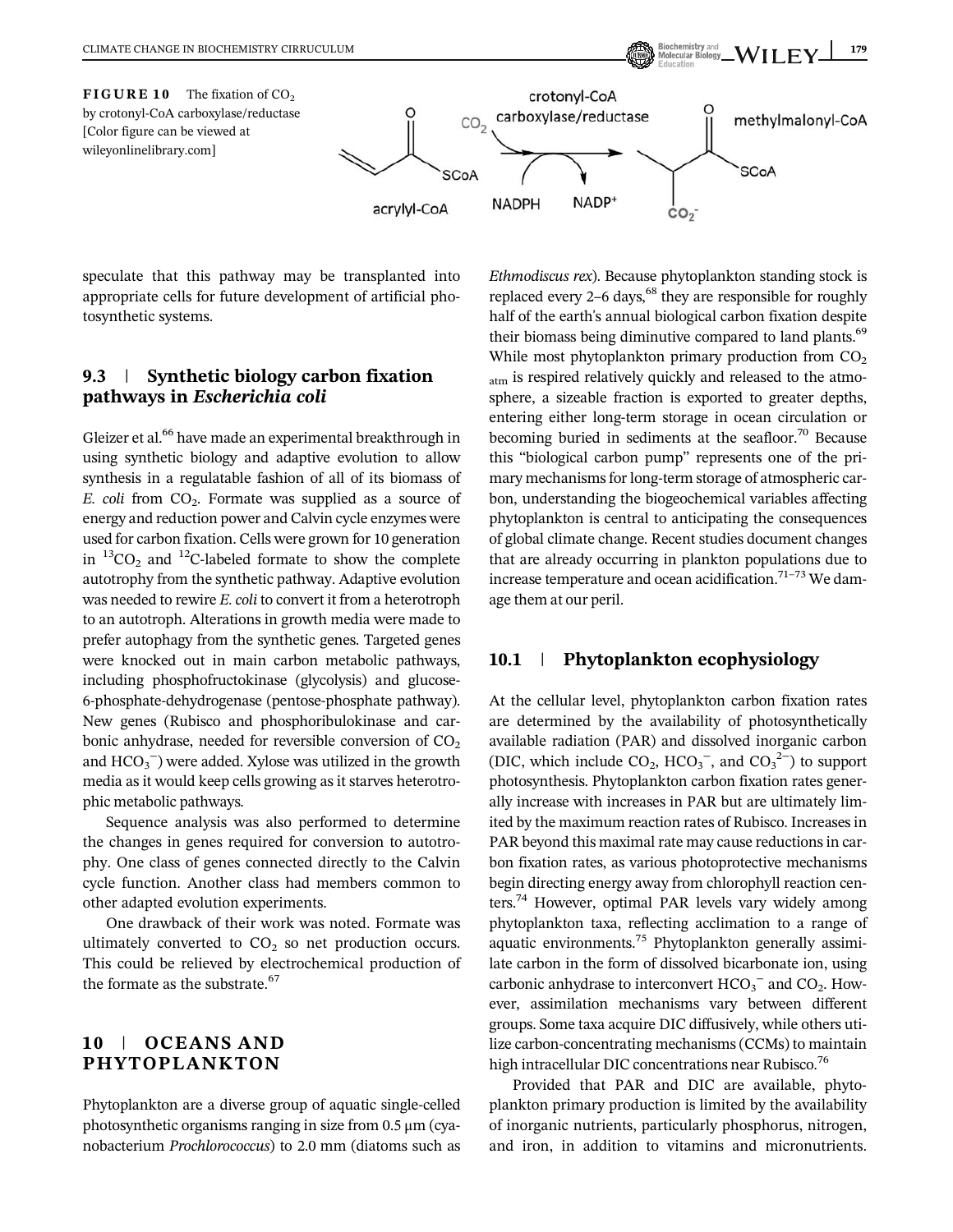Additional nutrient requirements are taxon-specific: for example, cell wall construction requires sources of silica in the case of diatoms, and sources of carbonate in foraminifera and coccolithophores. Nutrients are typically acquired via active transport of dissolved inorganic forms via transmembrane channels, or by the enzymatic hydrolysis of dissolved organic substrates.<sup>77</sup> Over the last several decades, it has also become increasingly clear that many phytoplankton taxa obtain carbon, nutrients, or both via mixotrophy: the ingestion of other organisms via phagotrophy, or the ingestion of dissolved organic substrates via osmotrophy.<sup>78</sup>

The availability of PAR and dissolved nutrients to phytoplankton is largely controlled by mixing. Vertical mixing is primarily controlled by seasonal temperature changes, with heating at the surface establishing a "mixed layer" (typically between 10 and 100 m in depth) of low-density surface water effectively separated from water masses at greater depth. This stratification of the water column has the simultaneous effect of enhancing phytoplankton growth (due to increased irradiance incident on phytoplankton cells mixed closer to the surface), while also preventing the equilibration of surface nutrients with those at depth. Horizontal mixing near the surface generally occurs as a result of interactions between the sea surface and the atmosphere and is responsible for both nutrient-rich upwelling zones at continental margins, as well as the expansive marine deserts at the center of ocean basins. Other nutrient inputs include continental runoff, wind deposition and, in the case of nitrogen, reduction of atmospheric dinitrogen gas to biologically available forms by nitrogen fixing phytoplankton.

Community-level primary production generally increases with increases in nutrient concentrations, $79$ with phytoplankton biomass and primary production typically being greatest in coastal regions and upwelling zones. The efficiency of export of phytoplankton carbon to sediments is greatest in near coasts, with export flux being reported to be disproportionately greater in coastal regions compared to open ocean sites.<sup>80</sup> With the proportion of smaller phytoplankton cells (e.g., cyanobacteria) being inversely related to total phytoplankton biomass, <sup>81</sup> this difference in export efficiency is generally attributed to faster sinking rates of the large cells characteristic of coastal waters. However, the extent to which this explanation applies is unclear.<sup>82</sup>

#### 10.2 | Anticipated impacts of climate change on phytoplankton physiology

Climate change is expected to have large effects on virtually all biogeochemical parameters affecting phytoplankton physiology. However, owing to the diversity of phytoplankton and the interactive nature of changes in different biogeochemical variables, it is difficult to extrapolate experimental results to derive mechanistic explanations of how community-scale phytoplankton primary production will be affected by climate change.<sup>83</sup>

For example, the large-scale effect of elevated  $CO<sub>2</sub>$  on phytoplankton communities is complicated by the diversity of CCMs present across different phytoplankton taxa. Moreover, CCM activity itself may be altered by DIC concentrations, in addition to temperature, PAR, and nutrient availability.<sup>84</sup> Species lacking CCMs might be expected to benefit the most from elevated  $CO<sub>2</sub>$  concentrations, resulting in a shift in community composition under high- $CO<sub>2</sub>$  conditions. However, experimental studies have returned mixed results, with some studies reporting a change in community composition under elevated  $CO<sub>2</sub>$  with no effect on primary production<sup>85</sup> while another shows an increase in primary production under elevated  $CO<sub>2</sub>$  with no effect on community composition.<sup>86</sup>

Similarly, elevated concentrations of dissolved  $CO<sub>2</sub>$ are expected to favor the formation of bicarbonate ion while reducing concentrations of carbonate ion. This reduction is expected to in turn favor the dissolution of calcite into calcium and carbonate ions (Rx 2). In theory, this would result in reduced calcification and/or growth rates of calcifying organisms such as coccolithophores or foraminiferans. However, the extent to which this can be expected to occur, and to what degree it might affect primary production by these organisms has been demonstrated to be species-specific.<sup>87,88</sup>

Despite the challenges in generalizing the impacts of climate change on a cellular scale, the effects anticipated at the community level are less ambiguous. Increases in temperature might have especially deleterious consequences for phytoplankton communities, resulting in a greater degree of stratification in the photic zone and in turn reducing the average mixed layer depth. $89,90$  Because efficient mixing is essential to the redistribution of dissolved nutrients, increased stratification could increase the extent of nutrient depleted waters in the open ocean, causing phytoplankton community size structure to shift toward smaller taxa. $91$  By increasing the daily integrated UV radiation incident on phytoplankton cells, shallow mixed layer depths could additionally reduce primary production.<sup>92</sup> In contrast to these reductions phytoplankton biomass, changes in temperature have also been reported to increase the frequency and duration of harmful algal blooms (HABs) over the last 40 years, especially in midlatitude regions $93$ . HABs may result in the bioaccumulation of toxins in food webs, impacting aquatic life and fisheries in both marine and freshwater environments while also posing public health hazards.<sup>94</sup>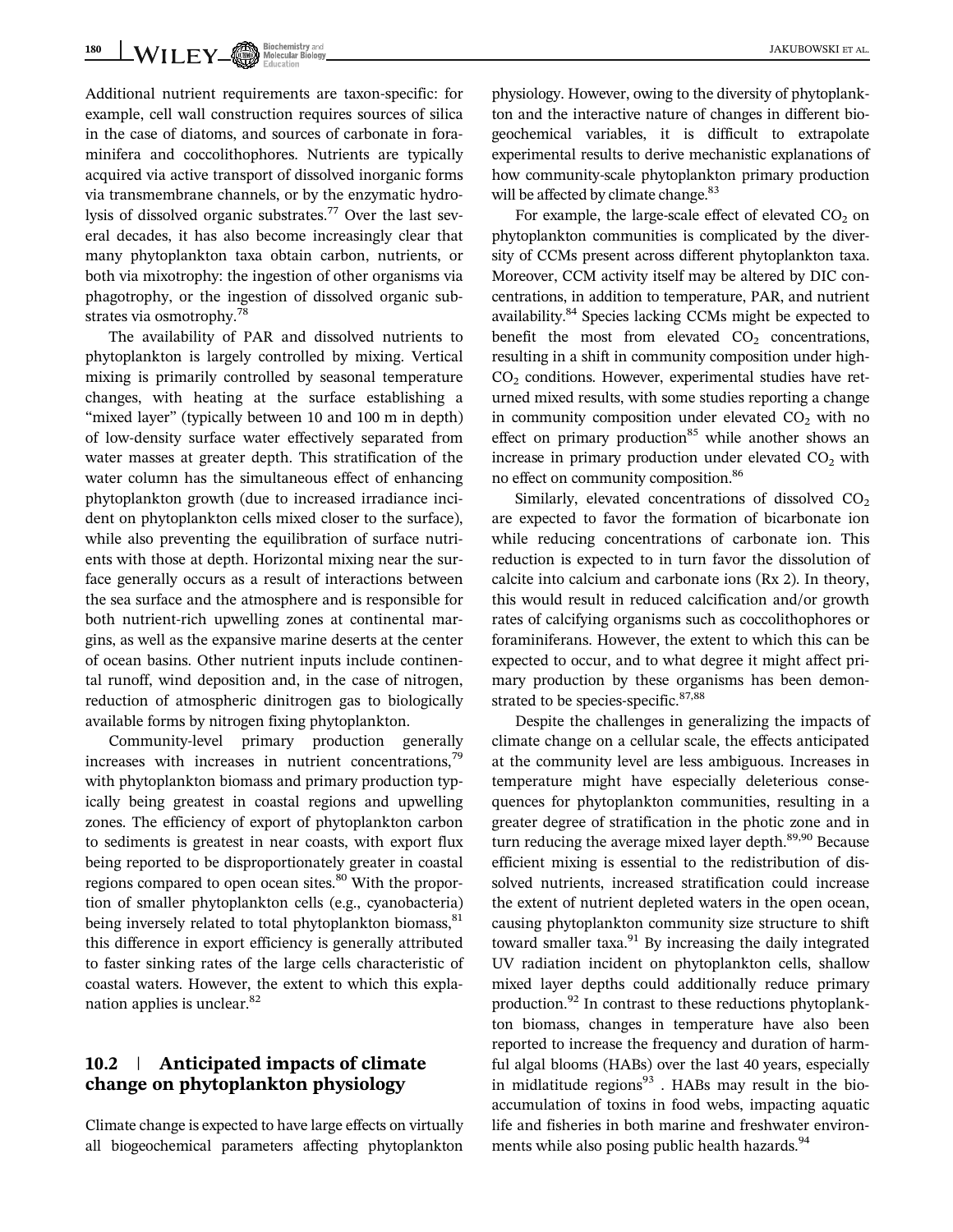Numerous studies have drawn on remote sensed chlorophyll data to understand how these changes might affect phytoplankton at the global scale. Based on an analysis of chlorophyll data from the SeaWiFS satellite, Polovina et al. reported a 4% annual increase in the extent of low chlorophyll regions between the years 1998 and  $2006$ .<sup>95</sup> Rousseaux and Gregg applied the NASA Ocean Biogeochemical model to 14 years of ocean color data from both the SeaWiFS and MODIS satellites, reporting a global decrease in diatom abundance correlated with a reduction in average mixed layer depth between 1998 and 2012.<sup>96</sup> Behrenfeld et al. used SeaWifs data from the same period to estimate net primary production (defined as the difference between total carbon assimilation and the fraction subsequently respired), reporting an annual decrease of 190 Tg C/year.<sup>89</sup> If carbon export decreases more rapidly than primary production, these decreases in primary production could result in even larger changes in carbon export. In a modeling study of global diatom distributions, Bopp et al. concluded that a 15% decrease in primary production at the surface could correspond to up to a 25% reduction in carbon export from the photic zone.<sup>97</sup>

## 10.3 | Using oceanographic data in the classroom

There is an abundance of freely available oceanographic data that can be used to teach phytoplankton community dynamics in the classroom. Most data sets consist of depth profiles of physical properties (salinity, temperature, density, PAR), in addition to concentrations of macronutrients ( $NO_2 + NO_3$ ,  $PO_4^{3-}$ , Si), and abundances of cyanobacterial and picoeukaryotic cells. Data are generally collected either as part of a time series, or on individual research cruises to different ocean regions. The Hawaii Ocean Time Series provides data collected over the last 30 years, along with an online data-visualization tool. A similarly extensive data set is available for the Bermuda Atlantic Time Series, although online data visualization tools are not available $98$ ; the bats\_bottle.txt file provides a compilation of all parameter measurements for the duration of the program). The Lefe Cyber website hosts data from a number of cruises and time series, although the data may require compilation prior to use.<sup>99</sup>

Ocean Data View is a freely available software package specifically designed for visualizing and analyzing oceanographic data sets.<sup>100</sup> Satellite chlorophyll data are easily accessible using NASA's SeaDAS software package. The SeaDAS website<sup>101</sup> includes video tutorials on acquiring data and performing analyses. The Biogeochemical ARGO program maintains measurements of biogeochemical parameters (including chlorophyll fluorescence) for a global array of autonomous profiling floats, available in netCDF or csv format.<sup>102</sup>

#### 11 | METABOLISM AND CLIMATE CHANGE: ECOLOGICAL CONTEXTS

Most biochemistry courses focus on core biochemical pathways that are shared across massive swaths of the tree of life. In contrast, advanced biochemistry courses often highlight pathways that are unique to specific branches of that tree as well as biochemical subdisciplines, including plant biochemistry, medicinal chemistry, metabolic evolution, or metabolic engineering. Student interest in these focus areas can be enhanced by placing lessons into a real-world context. Ecology is one such context, which not only enables real-world, tangible case studies and examples, but also links this array of biochemical subdisciplines to our changing climate.

We present a case study in an ecological context which links lineage-specific metabolic pathways, metabolic engineering, biodiversity, and climate change, all with a focus on the concepts of enzyme specificity and promiscuity–components in both basic and advanced biochemistry courses. This case study places the reader into a historically accurate chronology describing a 20-year span of research projects and publications aimed at understanding the medicinal natural product celastrol. This reference and the story they tell could be used as, for example, a framework for lecture, discussion-based or active learning classroom settings. This case study also includes a set of short answer homework or discussion questions designed to send students into primary literature, promote critical thinking, and reinforce links between biochemistry and climate change.

#### 11.1 | Case study: Celastrol biosynthesis

Homework/discussion questions with answers that relate to climate change are found in Supporting Information. Though highly specific enzymes are ubiquitous in core metabolic processes, promiscuous enzymes that accept multiple substrates or generate multiple products are also widespread, though they generally occur in the periphery of metabolic spaces and in species-specific patterns. We present a case study on a species-specific metabolic pathway mediated by an enzyme that generates multiple products from a single substrate. Scientist are interested in the plant genus Tripterygium, members of which are used in Chinese traditional medicine. You want to understand the details of how Tripterygium acts as a medicine. A search of the scientific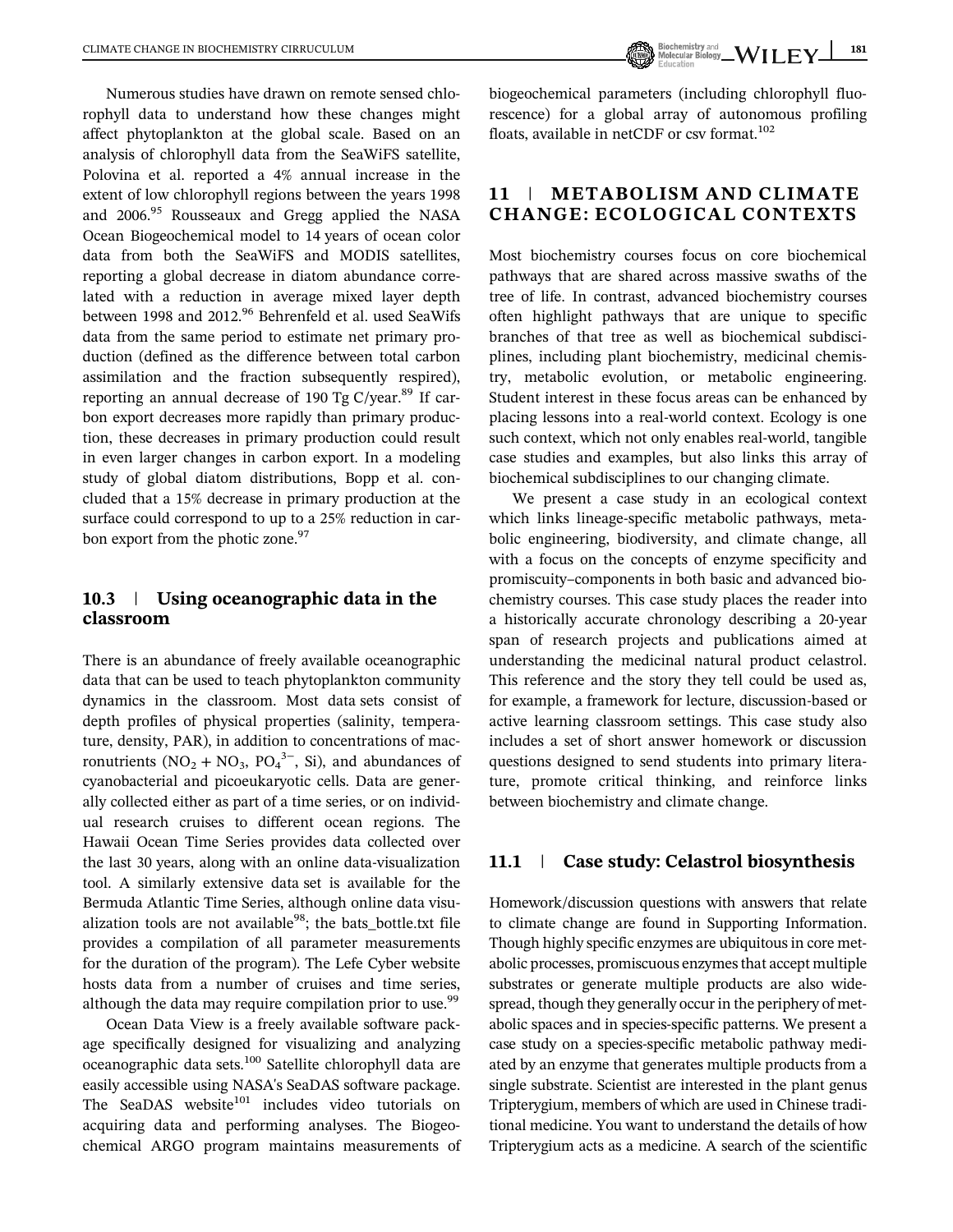literature reveals that Tripterygium wilfordii produces a unique compound called celastrol<sup>103</sup> that is active against  $HIV^{104}$  and Crohn's disease.<sup>105</sup> Scientists have also developed a strain of Tripterygium cells that can be cultured to produce celastrol.<sup>106</sup> However, to obtain this compound in even larger quantities, they are working to find enzymes required for celastrol biosynthesis in vivo which could be transferred to other organisms for synthesis. One group found that T. wilfordii contains cyclases (OSCs) that can convert 2,3-oxidosqualene into a celastrol precursor called friedelin (Figure 11a). On binding of 2,3-oxidosqualene to OSC, the reaction proceeds through a carbocation intermediate, followed by deprotonation to generate its product. However, the deprotonation can occur in more than one way. In one way (Figure 11a, green path), deprotonation leads to a cascade of methyl and proton shifts to generate the celastrol precursor friedelin.<sup>107</sup> In another path, a different deprotonation (Figure 11a, blue path) leads to the product β-amyrin.

Zhou and colleagues discovered that T. wilfordii actually contains three OSC enzymes (TwOSC1–TwOSC3), each of which produces a different ratio of β-amyrin to friedelin (TwOSC1—1:3; TwOSC2—1:0, and TwOSC3— 1:2; see Figure 11b). To study this product promiscuity in more detail, Zhou et al. also created several mutant enzymes. They found, for example, that TwOSC1-L486V produces a 4:1 product ratio of β-amyrin to friedelin and that TwOSC3-L482V yields a 1:0 ratio (Figure 11b). Finally, in a separate study, another group has reported the discovery of several cytochrome P450 enzymes that catalyze additional oxidation steps on the pathway to celastrol<sup>108</sup>; Figure 11a).

# 12 | TOOLS FOR CLIMATE CHANGE IN THE CLASSROOM

The field of biochemistry has the potential to address numerous threats to humanity, including water and food availability, emerging diseases and long-standing health concerns, as well as climate change. At the same time, both the controversy surrounding the topics and the lack of dedicated time for class innovation, prevent many instructors from adequately preparing students to address these issues. Continued advancements in biochemistrydependent fields requires that students—who represent the next generation of professionals—develop deep understandings of key concepts and be able to apply the knowledge they gain to diverse scenarios.<sup>109</sup>

Here, we attempt to reduce the difficulty of class innovation by providing two of the most commonly used formative assessment methods (clicker and homework questions). These are all provided as resources for instructors who are encouraged to modify them to fit



FIGURE 11 Data for a case study of celastrol biosynthesis. Known biosynthetic steps on the pathway to the medicinal compound celastrol. B product profiles of cyclase (OSC) enzymes from Tripterygium wilfordii as reported by Zhou et al. C fictitious locations of Tripterygium regelii and T. wilfordii plants on a mountainside, for use in short answer or discussion questions 3–5 in Supporting Information [Color figure can be viewed at wileyonlinelibrary.com]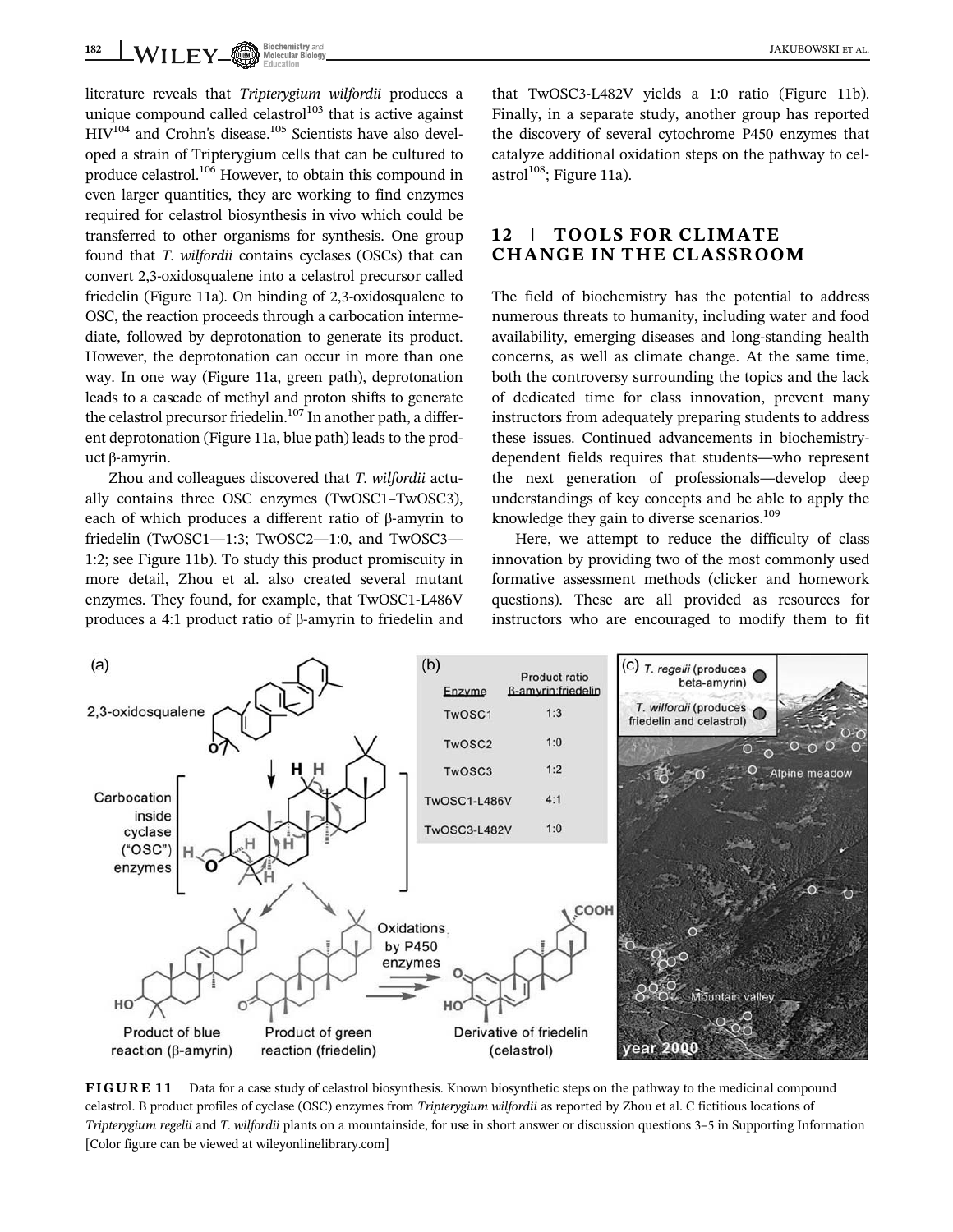their class needs. Together, the questions repeatedly incorporate the most basic facts about climate change, namely that  $CO<sub>2</sub>$  concentrations are increasing, and the average temperatures are climbing. Students are asked to solve various biochemical ramifications of the established facts in multiple scenarios. This provides repeated passive exposure to climate change and active thought about their consequences. It is our hope that these tools will inspire students to seek more information, even if it is not otherwise taught. Two Supporting Information files include solved homework problems and clicker questions.

In the Supporting Information (File—Homework), instructors will find a series of questions that address topics typically included in a biochemistry classroom, and the effects that increasing concentrations of  $CO<sub>2</sub>$ , or temperature have on these systems. Citations for potentially controversial ideas are included, as are complete answer keys with reasoning. The questions cover the following topics:

- Calculation of human blood pH, an early review for many biochemistry lecture and lab classes. It requires use of the Henderson-Hasselbalch equation and a solid knowledge of algebra.
- Protein binding and allostery, specifically hemoglobin binding of oxygen. It introduces the Bohr Effect on hemoglobin's binding of oxygen. It requires a mathematical understanding of fractional binding and allosteric effects.
- Gibbs free energy and enzyme effects on a reaction. It uses a reaction from glycolysis to illustrate the effect of temperature on equilibrium and protein folding. An in-depth understanding of glycolysis is not necessary.
- The effects of fatty acids, unsaturation, and cholesterol on membrane fluidity.
- How  $C_4$  and  $C_3$  photosynthesizing organisms would be affected by climate change. It requires a conceptual understanding of the differences between  $C_4$  and  $C_3$ photosynthesis.
- DNA sequence changes that would occur to offset temperature. It requires an understanding of how base pairs interact and DNA melting.

In the Supporting Information (File—Clicker Questions), each question has an introductory slide that introduces the biochemical topic and is meant to immediately precede the clicker question. Each question is focused on a change occurring due to the increasing concentrations of  $CO<sub>2</sub>$  or the increase in temperature. The questions cover the following topics: blood buffering, the Bohr effect on hemoglobin, enzyme kinetics—  $V_{\text{max}}$ , enzyme kinetics,  $K_m$ , membrane fluidity,

## 13 | ENGAGING STUDENTS IN SCIENCE AND RESEARCH: NASA

Supporting Information.

The National Aeronautics and Space Administration (NASA) offers a large collection of free STEM and climate change resources designed for students, educators and citizen scientists across all grade levels for formal and informal educational institutions. $110$  These resources could and should be used across all STEM disciplines, including biochemistry. The Mission and Vision for the NASA Office of STEM Engagement is to engage the nation in NASA's mission and immerse the public in NASA's work.

Multiple studies and our own experience as STEM educators show that involving students is research is a high impact practice.<sup>111</sup> NASA offers the year-long Climate Change Research Initiative (CCRI), which provides research opportunities for STEM students and faculty at the NASA Goddard Institute for Space Studies. Participants are aligned in a multidisciplinary team. Graduate level students and high school STEM teachers are paired with NASA scientist and work on a designated climate change research project. $112$  High school teachers who participate integrate what they learn into their classrooms by developing an Applied Research STEM Curriculum Unit Plan which translates a component of the teachers research project into a multi lesson unit plan aligned with the NGSS, state science and common core standards while integrating NASA education content, resources, platforms and missions. Programs for high school teachers are designed to meet both NASA science standards and Next Generation Science Standards.<sup>113</sup>

The program expands the research team in the summer to include both a high school and undergraduate students. At the end of the 8-week summer program, CCRI teams present scientific posters, publishable research papers and comprehensive project PowerPoint presentations at local, regional, and national symposiums, the NASA Goddard Institute for Space Studies (GISS) and the NASA Goddard Space Flight Center. Past thematic research projects, which are run at GISS and nearby universities include: Atmospheric Rivers in a Changing Climate, Characterizing the Urban Land Surface Temperature via an Innovative, Multi-Platformed Suite of Satellite and Ground-Based Remote Sensing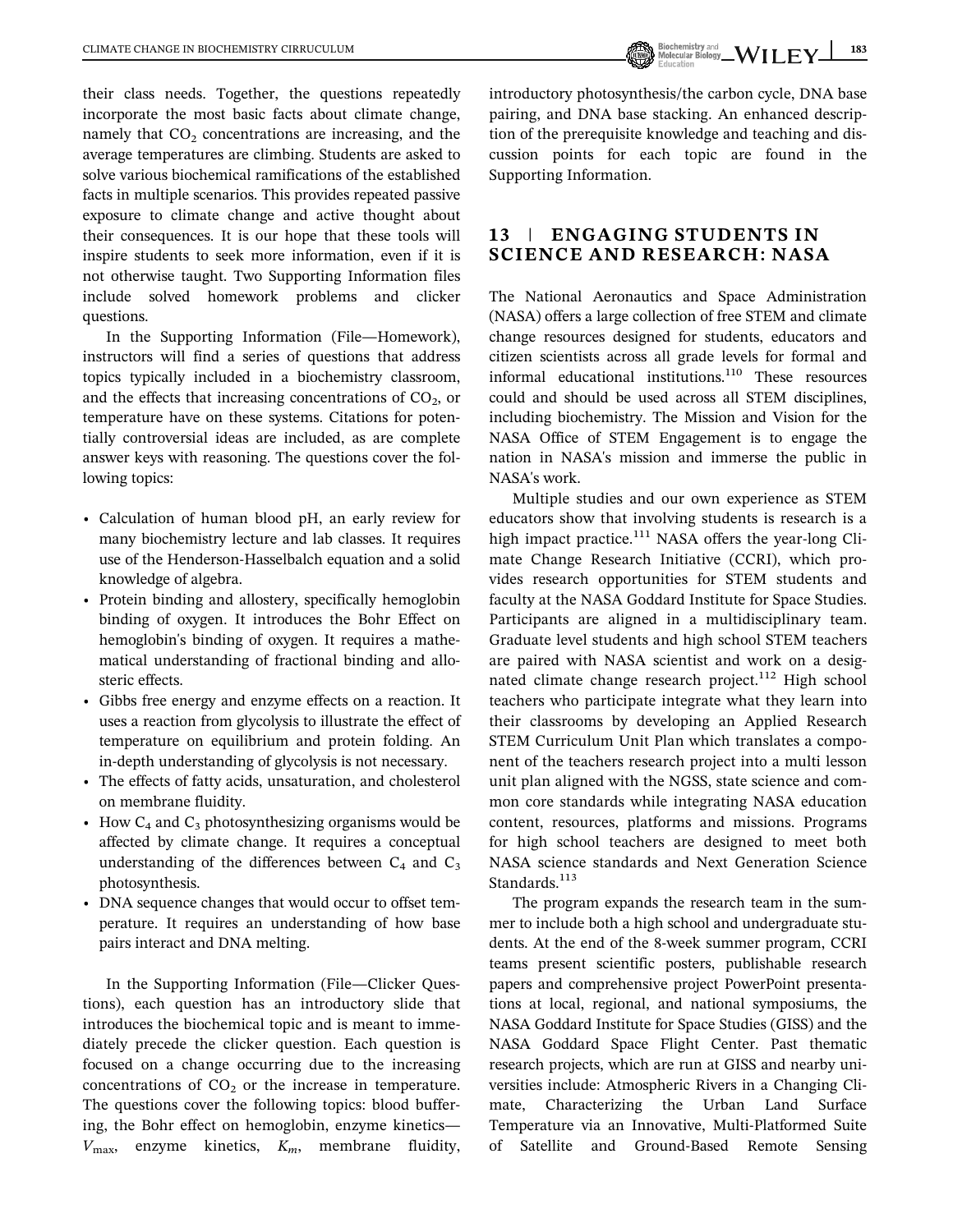184 JAKUBOWSKI ET AL.

Technologies, Climate Change in the Hudson Estuary— Past, Present, and Future, and Earth Observation Applications for Resiliency: Assessing Climate Change Impacts in Urban, Agricultural, and Natural Environments. The CCRI program substantially improves STEM and climate change education while using NASA's unique resources. The time has come for biochemist to become involved.

Additional examples of NASA education content resources related to climate change include:

The GLOBE Program<sup>114</sup>: The Global Learning and Observations to Benefit the Environment (GLOBE) Program is an international science and education program that provides students and the public worldwide with the opportunity to participate in data collection and the scientific process, and contribute meaningfully to our understanding of the Earth system and global environment.

 $My$  NASA Data<sup>115</sup>: NASA offers petabytes of global Earth science data collected from satellites but accessing these data in a traditional science classroom can be tricky. After nearly 15 years of offering Earth science data to educators and students, NASA continues to refine the My NASA Data program to better suit the needs of teachers and students in engaging students in authentic data analysis.

Global Climate Change—Vital Signs of the Planet<sup>116</sup>: A broad collection of articles, mitigation strategies, exploration opportunities, imagery, and education resources on the sciences related to climate change.

NASA's Scientific Visualization Studio<sup>117</sup>: The SVS works closely with scientists in the creation of visualizations, animations, and images in order to promote a greater understanding of Earth and Space Science research activities at NASA and within the academic research community supported by NASA.

GISS Surface Temperature Analysis (GISTEMP  $v4)^{118}$ : The GISS Surface Temperature Analysis (GISTEMP v4) is an estimate of global surface temperature change. Graphs and tables are updated around the middle of every month using current data files from NOAA GHCN v4 (meteorological stations), and ERSST v5 (ocean areas).

### 14 | SUMMARY

It is difficult to argue against the proposition that biochemistry educators have a professional and ethical obligation to discuss climate change and its consequences in their classes. In that light, we have offered a variety of biochemistry-related examples, from simple to complex, to show how this can be accomplished. In addition, we have provided background information for those who are not versed in the climate change literature. We hope that

these examples and background help move educators to routinely discuss climate change and its consequences with their students, who look up to them as role models and who will be impacted most by their climate futures. In addition, we hope this manuscript leads to future submissions on this most important topic. Two themes immediately come to mind. One would deal with the biochemistry and ethics of genetically-modified crops that would help humankind feed the world's people in a changing climate. Another would discuss the links between the COVID-19 and other pandemics and climate change.

#### ORCID

Henry V. Jakubowski  $\Phi$  https://orcid.org/0000-0002-9629-9339

Cassidy R. Terrell  $\blacksquare$  https://orcid.org/0000-0002-8099-1283

#### REFERENCES

- 1. The Keeling Curve. [cited 2020 Jul 8]. Available from: https:// scripps.ucsd.edu/programs/keelingcurve/.
- 2. Fiscal Monitor, International Monetary Fund. October 2019: How to mitigate climate change. 2019 [cited 2020 Jul 8]. Available from: https://www.imf.org/en/Publications/FM/Issues/ 2019/10/16/Fiscal-Monitor-October-2019-How-to-Mitigate-Climate-Change-47027.
- 3. Hayhoe K, Edmonds J, Kopp R, LeGrande A, Sanderson B, Wehner M, et al. Climate models, scenarios, and projections. In Wuebbles DJ, Fahey DW, Hibbard KA, Dokken DJ, Stewart BC, Maycock TK, (eds.). Climate Science Special Report: Fourth National Climate Assessment. Washington, DC: U.S. Global Change Research Program; 2017:133–160.
- 4. Hansen JE, Sato M. Paleoclimate implications for humanmade climate change. Climate change inferences from paleoclimate and regional aspects. Greenbelt, MD: Springer, National Aeronautics and Space Administration: Goddard Institute for Space Studies; 2012 [cited 2020 Jul 8]. Available from: https://pubs.giss.nasa.gov/abs/ha05510d.html.
- 5. Code of Ethics. American Society for Biochemistry and Molecular Biology. [cited 2020 Jul 8]. Available from: https://www. asbmb.org/about/code-of-ethics.
- 6. Education. American Society for Biochemistry and Molecular Biology. [cited 2020 Jul 8]. Available from: https://www. asbmb.org/education/accreditation/characteristics.
- 7. Thompson M, Beckwith J, Stevens-Truss R. Teaching science and social justice. 2014 [cited 2020 Jul 8]. https://www.asbmb. org/asbmb-today/opinions/030114/teaching-science-andsocial-justice.
- 8. Jakubowski H. College of St. Benedict/St. John's University. Climate change. 2019 [cited 2020 Jul 8]. http://employees. csbsju.edu/hjakubowski/ClimateChange19.htm.
- 9. Gruber N, Clement D, Carter BR, Feely RA, van Heuven S, Hoppema M, et al. The oceanic sink for anthropogenic  $CO<sub>2</sub>$ from 1994 to 2007. Science. 2019;363(6432):1193–9.
- 10. Beerling DJ, Leake JR, Long SP, Scholes JD, Ton J, Nelson PN, et al. Farming with crops and rocks to address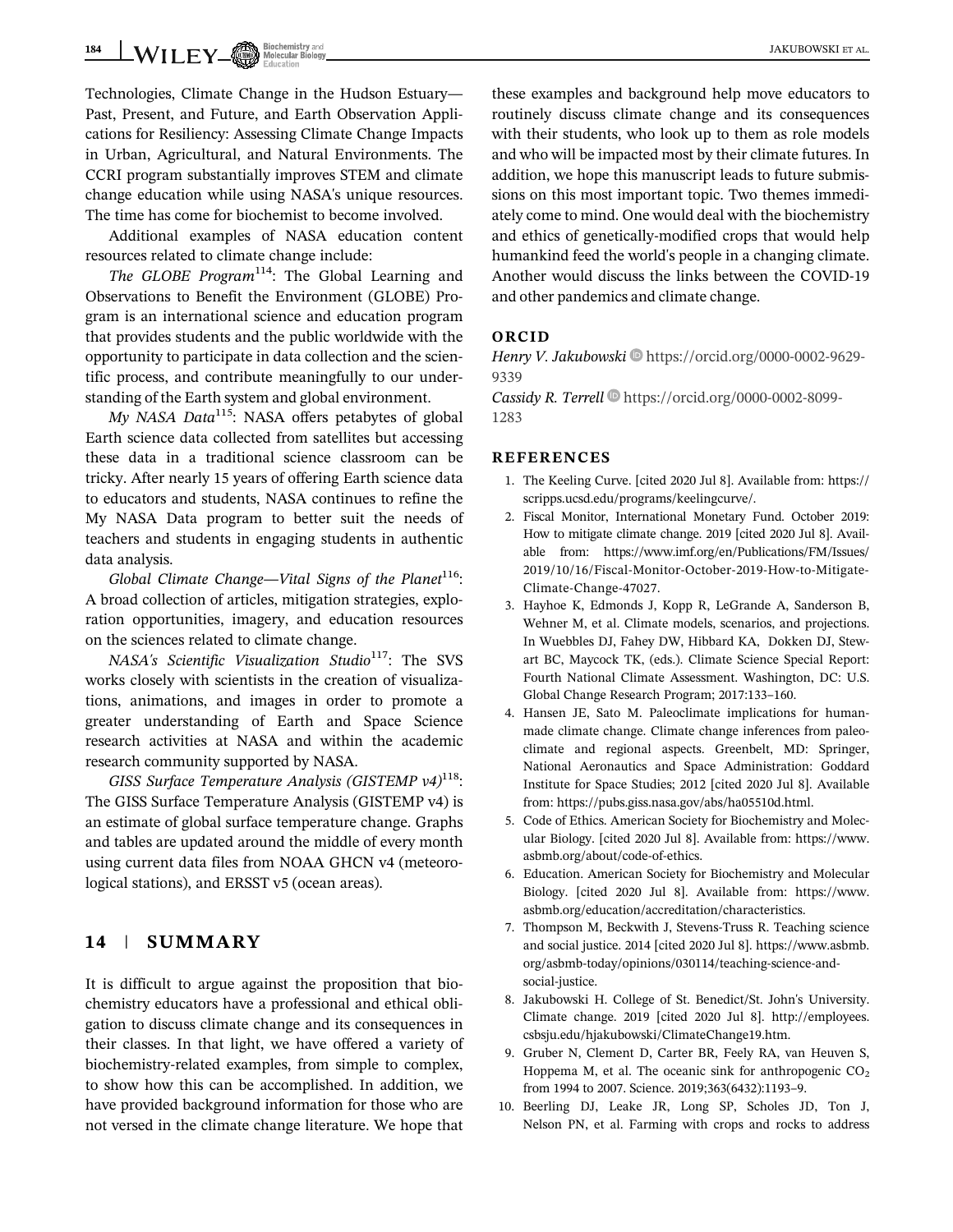global climate, food and soil security. Nat Plants. 2018;4(3): 138–47.

- 11. Loertscher J, Green D, Lewis JE, Lin S, Minderhout V. Identification of threshold concepts for biochemistry. CBE Life Sci Educ. 2014;13(3):516–28.
- 12. De la Fuente IM, Cortés JM, Valero E, Desroches M, Rodrigues S, Malaina I, et al. On the dynamics of the adenylate energy system: Homeorhesis vs homeostasis. PLoS One. 2014;9(10):e108676.
- 13. Ogle SM, Alsaker C, Baldock J, Bernoux M, Breidt FJ, McConkey B, et al. Climate and soil characteristics determine where no-till management can store carbon in soils and mitigate greenhouse gas emissions. Sci Rep. 2019;9(1):11665–5.
- 14. Crowther TW, van den Hoogen J, Wan J, Mayes MA, Keiser AD, Mo L, et al. The global soil community and its influence on biogeochemistry. Science. 2019;365(6455):eaav0550.
- 15. Ontl T, Schulte L. Soil carbon storage. Nat Educ Knowl. 2012; 3:35.
- 16. Mulvaney R. How are past temperatures determined from an ice core? 2004 [cited 2020 Jul 8]. https://www.scientificamerican. com/article/how-are-past-temperatures/.
- 17. Riebeek H. Paleoclimatology: The oxygen balance. Nature Earth Observatory; 2005 [cited 2020 Jul 8]. Available from: https://earthobservatory.nasa.gov/features/Paleoclimatology\_ OxygenBalance.
- 18. Urey HC. The thermodynamic properties of isotopic substances. J Chem Soc. 1947;562–81.
- 19. Rozanski K, Gonfiantini R. Isotopes in climatological studies: Environmental isotopes are helping us understand the world's climate. [cited 2020 Jul 8]. Avaialble from: https://www.iaea. org/sites/default/files/publications/magazines/bulletin/ bull32-4/32406880915.pdf.
- 20. Savin S.Climate in earth history: Studies in geophysics. The National Academies Press. 1982 [cited 2020 Jul 8]. Available from: https:// www.nap.edu/read/11798/chapter/20#p20010c429970164001.
- 21. Cleland WW. The use of isotope effects to determine enzyme mechanisms. Arch Biochem Biophys. 2005;433(1):2–12.
- 22. Cornish-Bowden A. Fundamentals of enzyme kinetics. 4th ed. Weinheim, Germany: Wiley-Blackwell; 2012.
- 23. Rubino M, Etheridge DM, Trudinger CM, Allison CE, Battle MO, Langenfelds RL, et al. A revised 1000year atmospheric  $\delta^{13}$ C-CO<sub>2</sub> record from Law Dome and South Pole, Antarctica. J Geophys Res Atmos. 2013;118(15):8482–99.
- 24. Martinez-Garcia A, Rosell-Melé A, Jaccard SL, Geibert W, Sigman DM, Haug GH. Southern Ocean dust-climate coupling over the past four million years. Nature. 2011;476(7360): 312–5.
- 25. Willeit M, Ganopolski A, Calov R, Brovkin V. Mid-Pleistocene transition in glacial cycles explained by declining  $CO<sub>2</sub>$  and regolith removal. Sci Adv. 2019;5(4):eaav7337.
- 26. Ferrell JE Jr, Tsai TYC, Yang Q. Modeling the cell cycle: Why do certain circuits oscillate? Cell. 2011;144(6):874–85.
- 27. Cadieux SB. Analyzing current and past climate data. Project EDDIE Faculty Mentoring Network, QUBES Educational Resources. 2019 [cited 2020 Jul 8]. https://qubeshub.org/ publications/1558/1.
- 28. Jouzel J, Masson-Delmotte V, Catani O. Orbital and millennial Antarctic climate variability over the past 800,000 years. Science. 2007;317(5839):793–7.
- 29. Bereiter B, Eggleston S, Schmitt J, Nehrbass-Ahles C, Stocker TF, Fischer H, et al. Revision of the EPICA Dome C CO<sup>2</sup> record from 800 to 600 kyr before present. Geophys Res Lett. 2015;42:542–9. https://doi.org/10.1002/2014GL061957.
- 30. The LipidWeb Waxes. [cited 2020 Jul 8]. Available from: https://lipidmaps.org/resources/lipidweb/index.php?page= lipids/simple/waxes/index.htm.
- 31. Krulwich R. Nick Cage movies vs. drownings, and more strange (but spurious) correlations. 2015 [cited 2020 Jul 8]. Available from: https://www.nationalgeographic.com/ science/phenomena/2015/09/11/nick-cage-movies-vsdrownings-and-more-strange-but-spurious-correlations/.
- 32. Macdonald FA, Swanson-Hysell NL, Park Y, Lisiecki L, Jagoutz O. Arc-continent collisions in the tropics set Earth's climate state. Science. 2019;364(6436):181–4.
- 33. Peterse F, Vonk JE, Holmes RM, Giosan L, Zimov N, Eglinton TI. Branched glycerol dialkyl glycerol tetraethers in Arctic lake sediments: Sources and implications for paleothermometry at high latitudes. J Geophys Res Biogeosci. 2014;119(8):1738–54.
- 34. Miller DR, Habicht MH, Keisling BA, Castañeda IS, Bradley RS. A 900-year New England temperature reconstruction from in situ seasonally produced branched glycerol dialkyl glycerol tetraethers (brGDGTs). Clim Past. 2018;14 (11):1653–67.
- 35. Wayne G. The beginner's guide to representative concentration pathways. Skeptical Science. 2013 [cited 2020 Jul 8]. Available from: https://skepticalscience.com/docs/RCP\_Guide.pdf.
- 36. Emissions gap report 2019: Executive summary. UN Environment Programme. 2019 [cited 2020 Jul 8]. Available from: http://www.unenvironment.org/emissionsgap.
- 37. Climate adapt: How are uncertainties communicated? Climate Adapt. [cited 2020 Jul 8]. Available from: https:// climate-adapt.eea.europa.eu/knowledge/tools/uncertaintyguidance/topic2.
- 38. Oreskes N, Oppenheimer M, Jamieson D. Scientists have been underestimating the pace of climate change. Scientific American. 2019 [cited 2020 Jul 8]. Available from: https://blogs. scientificamerican.com/observations/scientists-have-beenunderestimating-the-pace-of-climate-change/.
- 39. Yamori W, Hikosaka K, Way DA. Temperature response of photosynthesis in C3, C4, and CAM plants: Temperature acclimation and temperature adaptation. Photosynth Res. 2014;119(1–2):101–17.
- 40. Havaux M. Short-term responses of photosystem I to heat stress: Induction of a PS II-independent electron transport through PS I fed by stromal components. Photosynth Res. 1996;47(1):85–97.
- 41. Pastenes C, Horton P. Effect of high temperature on photosynthesis in beans (II.  $CO<sub>2</sub>$  assimilation and metabolite contents). Plant Physiol. 1996;112(3):1253–60.
- 42. Bukhov NG, Wiese C, Neimanis S, Heber U. Heat sensitivity of chloroplasts and leaves: Leakage of protons from thylakoids and reversible activation of cyclic electron transport. Photosynth Res. 1999;59(1):81–93.
- 43. Bukhov NG, Samson G, Carpentier R. Nonphotosynthetic reduction of the intersystem electron transport chain of chloroplasts following heat stress. Steady-state rate. Photochem Photobiol. 2000;72(3):351–7.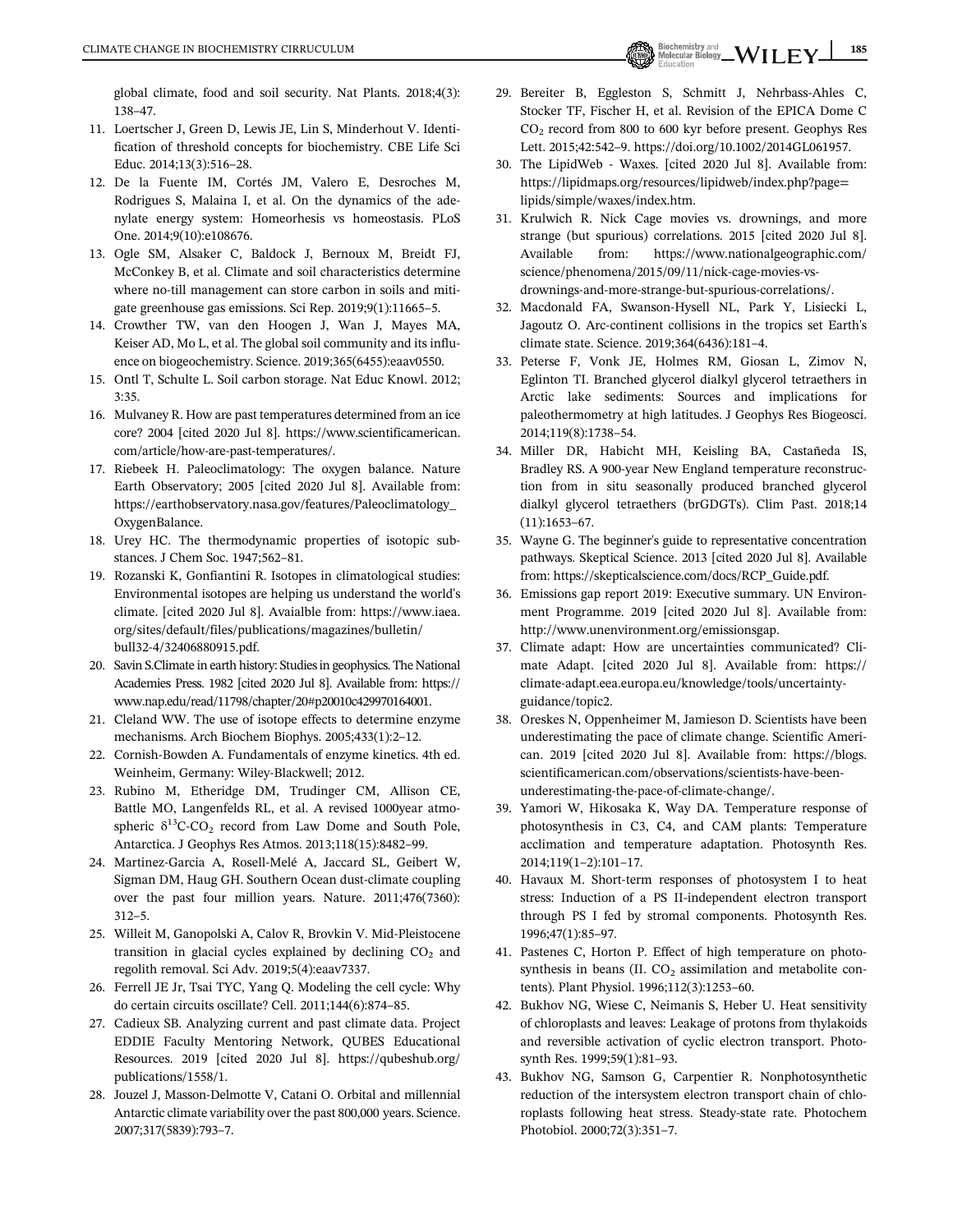$\perp_{\mathsf{WIEY-}}$   $\blacksquare$   $\blacksquare$   $\blacksquare$   $\blacksquare$   $\blacksquare$   $\blacksquare$   $\blacksquare$   $\blacksquare$   $\blacksquare$   $\blacksquare$   $\blacksquare$   $\blacksquare$   $\blacksquare$   $\blacksquare$   $\blacksquare$   $\blacksquare$   $\blacksquare$   $\blacksquare$   $\blacksquare$   $\blacksquare$   $\blacksquare$   $\blacksquare$   $\blacksquare$   $\blacksquare$   $\blacksquare$   $\blacksquare$   $\blacksquare$   $\blacksquare$   $\blacksquare$   $\$ 

- 44. Yamori W, Sakata N, Suzuki Y, Shikanai T, Makino A. Cyclic electron flow around photosystem I via chloroplast NAD(P)H dehydrogenase (NDH) complex performs a significant physiological role during photosynthesis and plant growth at low temperature in rice. Plant J. 2011;68(6):966–76.
- 45. Salvucci ME, Crafts-Brandner SJ. Relationship between the heat tolerance of photosynthesis and the thermal stability of rubisco activase in plants from contrasting thermal environments. Plant Physiol. 2004;134(4):1460–70.
- 46. Bar-Even A, Noor E, Savir Y, Liebermeister W, Davidi D, Tawfik DS, et al. The moderately efficient enzyme: Evolutionary and physicochemical trends shaping enzyme parameters. Biochemistry. 2011;50(21):4402–10.
- 47. Furbank RT, Hatch MD. Mechanism of c(4) photosynthesis: The size and composition of the inorganic carbon pool in bundle sheath cells. Plant Physiol. 1987;85(4):958–64.
- 48. Jenkins CL, Furbank RT, Hatch MD. Mechanism of c(4) photosynthesis: A model describing the inorganic carbon pool in bundle sheath cells. Plant Physiol. 1989;91(4):1372–81.
- 49. Yamori W, Suzuki K, Noguchi K, Nakai M, Terashima I. Effects of Rubisco kinetics and Rubisco activation state on the temperature dependence of the photosynthetic rate in spinach leaves from contrasting growth temperatures. Plant Cell Environ. 2006;29(8):1659–70.
- 50. Portis AR Jr. Rubisco activase Rubisco's catalytic chaperone. Photosynth Res. 2003;75(1):11–27.
- 51. Crafts-Brandner SJ, Salvucci ME. Rubisco activase constrains the photosynthetic potential of leaves at high temperature and CO<sub>2</sub>. Proc Natl Acad Sci U S A. 2000;97(24):13430-5.
- 52. Crafts-Brandner SJ, van de Loo FJ, Salvucci ME. The two forms of ribulose-1,5-bisphosphate carboxylase/oxygenase activase differ in sensitivity to elevated temperature. Plant Physiol. 1997;114(2):439–44.
- 53. Law DR, Crafts-Brandner SJ, Salvucci ME. Heat stress induces the synthesis of a new form of ribulose-1,5-bisphosphate carboxylase/oxygenase activase in cotton leaves. Planta. 2001; 214(1):117–25.
- 54. Law RD, Crafts-Brandner SJ. High temperature stress increases the expression of wheat leaf ribulose-1,- 5-bisphosphate carboxylase/oxygenase activase protein. Arch Biochem Biophys. 2001;386(2):261–7.
- 55. Heckathorn SA, Downs CA, Sharkey TD, Coleman JS. The small, methionine-rich chloroplast heat-shock protein protects photosystem II electron transport during heat stress. Plant Physiol. 1998;116(1):439–44.
- 56. Heckathorn SA. In vivo evidence from an Agrostis stolonifera selection genotype that chloroplast small heat-shock proteins can protect photosystem II during heat stress. Funct Plant Biol. 2002;29(8):933–44.
- 57. Neta-Sharir I, Isaacson T, Lurie S, Weiss D. Dual role for tomato heat shock protein 21: Protecting photosystem II from oxidative stress and promoting color changes during fruit maturation. Plant Cell. 2005;17(6):1829–38.
- 58. Barua D, Downs CA, Heckathorn SA. Variation in chloroplast small heat-shock protein function is a major determinant of variation in thermotolerance of photosynthetic electron transport among ecotypes of Chenopodium album. Funct Plant Biol. 2003;30(10):1071–9.
- 59. Yamori W, Noguchi K, Hikosaka K, Terashima I. Phenotypic plasticity in photosynthetic temperature acclimation among crop species with different cold tolerances. Plant Physiol. 2010;152(1):388–99.
- 60. Reich PB, Hobbie SE, Lee TD, Pastore MA. Unexpected reversal of  $C(3)$  versus  $C(4)$  grass response to elevated  $CO(2)$  during a 20-year field experiment. Science. 2018;360(6386):317–20.
- 61. Bose H, Satyanarayana T. Microbial carbonic anhydrases in biomimetic carbon sequestration for mitigating global warming: Prospects and perspectives. Front Microbiol. 2017;8:1615.
- 62. Fisher Z, Boone CD, Biswas SM, Venkatakrishnan B, Aggarwal M, Tu C, et al. Kinetic and structural characterization of thermostabilized mutants of human carbonic anhydrase II. Protein Eng Des Sel. 2012;25(7):347–55.
- 63. Alvizo O, Nguyen LJ, Savile CK, Bresson JA, Lakhapatri SL, Solis EOP, et al. Directed evolution of an ultrastable carbonic anhydrase for highly efficient carbon capture from flue gas. Proc Natl Acad Sci U S A. 2014;111(46):16436–41.
- 64. Jo BH, Park TY, Park HJ, Yeon YJ, Yoo YJ, Cha HJ. Engineering de novo disulfide bond in bacterial alpha-type carbonic anhydrase for thermostable carbon sequestration. Sci Rep. 2016;6:29322.
- 65. Schwander T, Schada von Borzyskowski L, Burgener S, Cortina NS, Erb TJ. A synthetic pathway for the fixation of carbon dioxide in vitro. Science. 2016;354(6314):900–4.
- 66. Gleizer S, Ben-Nissan R, Bar-On YM, Antonovsky N, Noor E, Zohar Y, et al. Conversion of Escherichia coli to generate all biomass carbon from CO<sub>2</sub>. Cell. 2019;179:1255-63.
- 67. Lee CW, Cho NH, Nam KT, Hwang YJ, Min BK. Cyclic twostep electrolysis for stable electrochemical conversion of carbon dioxide to formate. Nat Commun. 2019;10(1):3919.
- 68. Behrenfeld MJ, Falkowski PG. Photosynthetic rates derived from satellite-based chlorophyll concentration. Limnol Oceanogr. 1997;42(1):1–20.
- 69. Field CB, Behrenfeld MJ, Randerson JT, Falkowski P. Primary production of the biosphere: Integrating terrestrial and oceanic components. Science. 1998;281:237–40.
- 70. Jiao N, Herndl GJ, Hansell DA, Benner R, Kattner G, Wilhelm SW, et al. Microbial production of recalcitrant dissolved organic matter: Long-term carbon storage in the global ocean. Nat Rev Microbiol. 2010;8(8):593–9.
- 71. Jonkers L, Hillebrand H, Kucera M. Global change drives modern plankton communities away from the pre-industrial state. Nature. 2019;570(7761):372–5.
- 72. Petrou K, Baker KG, Nielsen DA, Hancock AM, Schulz KG, Davidson AT. Acidification diminishes diatom silica production in the Southern Ocean. Nat Clim Chang. 2019;9(10): 781–6.
- 73. Brun P, Stamieszkin K, Visser AW, Licandro P, Payne MR, Kiørboe T. Climate change has altered zooplankton-fuelled carbon export in the North Atlantic. Nat Ecol Evol. 2019;3(3): 416–23.
- 74. Larkum AW. Photosynthesis and light harvesting in algae. In Borowitzka MA, Beardall J, Raven JA (eds.). The physiology of microalgae. Switzerland: Springer International Publishing, 2016; p. 67–87.
- 75. Edwards KF, Thomas MK, Klausmeier CA, Litchman E. Light and growth in marine phytoplankton: Allometric, taxonomic,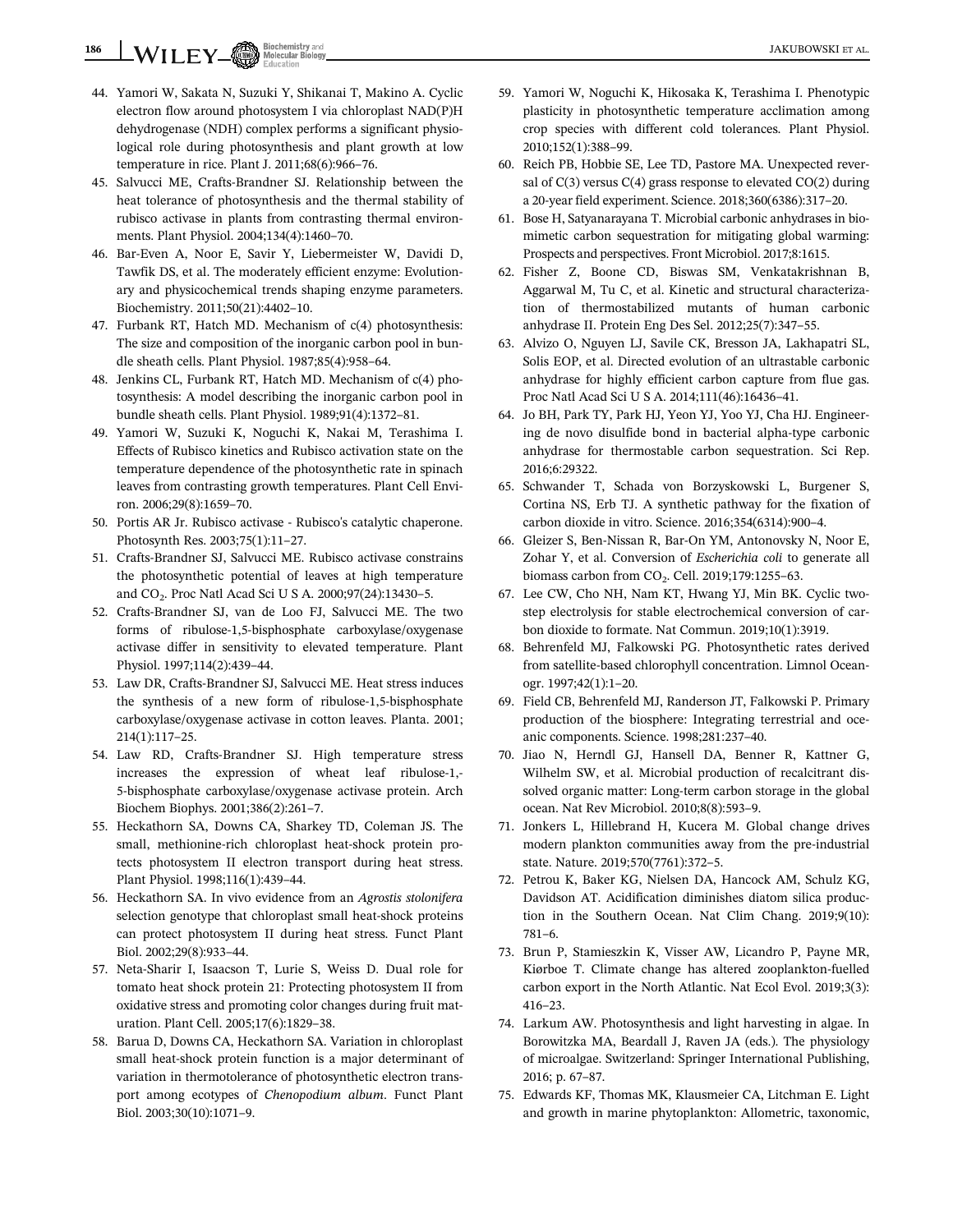540–52.

- 76. Beardall J, Raven JA. The potential effects of global climate change on microalgal photosynthesis, growth and ecology. Phycologia. 2004;43(1):26–40.
- 77. Dyhrman S. Nutrients and their acquisition: Phosphorus physiology in microalgae. In Borowitzka M, Beardall J, Raven J, (eds.). The physiology of microalgae. Developments in applied phycology. Switzerland: Springer, 2016; p. 155–83.
- 78. Stoecker DK, Hansen PJ, Caron DA, Mitra A. Mixotrophy in the marine plankton. Ann Rev Mar Sci. 2017;9:311–35.
- 79. Nixon S, Buckley B, Granger S, Bintz J. Responses of very shallow marine ecosystems to nutrient enrichment. Hum Ecol Risk Assess Int J. 2001;7(5):1457–81.
- 80. Buesseler KO, Lamborg CH, Boyd PW, Lam PJ, Trull TW, Bidigare RR, et al. Revisiting carbon flux through the ocean's twilight zone. Science. 2007;316(5824):567–70.
- 81. Agawin NSR, Duarte CM, Agustí S. Nutrient and temperature control of the contribution of picoplankton to phytoplankton biomass and production. Limnol Oceanogr. 2000;45(3):591–600.
- 82. Richardson TL, Jackson GA. Small phytoplankton and carbon export from the surface ocean. Science. 2007;315(5813):838–40.
- 83. Boyd PW, Strzepek R, Fu F, Hutchins DA. Environmental control of open-ocean phytoplankton groups: Now and in the future. Limnol Oceanogr. 2010;55(3):1353–76.
- 84. Raven JA, Finkel ZV, Irwin A. Picophytoplankton: Bottom-up and top-down controls on ecology and evolution. Vie Milieu. 2005;55:209–15.
- 85. Tortell PD, Payne C, Gueguen C, Strzepek RF, Boyd PW, Rost B. Inorganic carbon uptake by Southern Ocean phytoplankton. Limnol Oceanogr. 2008;53(4):1266–78.
- 86. Riebesell U, Schulz KG, Bellerby RGJ, Botros M, Fritsche P, Meyerhöfer M, et al. Enhanced biological carbon consumption in a high  $CO_2$  ocean. Nature. 2007;450(7169):545-8.
- 87. Beardall J, Stojkovic S, Larsen S. Living in a high  $CO<sub>2</sub>$  world: Impacts of global climate change on marine phytoplankton. Plant Ecol Divers. 2009;2(2):191–205.
- 88. Doney SC, Fabry VJ, Feely RA, Kleypas JA. Ocean acidification: The other  $CO<sub>2</sub>$  problem. Ann Rev Mar Sci. 2009;1(1):169-92.
- 89. Behrenfeld MJ, O'Malley RT, Siegel DA, McClain CR, Sarmiento JL, Feldman GC, et al. Climate-driven trends in contemporary ocean productivity. Nature. 2006;444(7120):752–5.
- 90. Sarmiento JL, Slater R, Barber R, Bopp L, Doney SC, Hirst AC, et al. Response of ocean ecosystems to climate warming. Global Biogeochem Cycles. 2004;18(3):1–23.
- 91. Morán XAG, López-Urrutia Á, Calvo-Díaz A, Li WKW. Increasing importance of small phytoplankton in a warmer ocean. Glob Chang Biol. 2010;16(3):1137–44.
- 92. Beardall J, Sobrino C, Stojkovic S. Interactions between the impacts of ultraviolet radiation, elevated CO2, and nutrient limitation on marine primary producers. Photochem Photobiol Sci. 2009;8(9):1257–65.
- 93. Gobler CJ, Doherty OM, Hattenrath-Lehmann TK, Griffith AW, Kang Y, Litaker RW. Ocean warming since 1982 has expanded the niche of toxic algal blooms in the North Atlantic and North Pacific oceans. Proc Natl Acad Sci U S A. 2017;114(19):4975–80.
- 94. Anderson DM, Cembella AD, Hallegraeff GM. Progress in understanding harmful algal blooms: Paradigm shifts and

new technologies for research, monitoring, and management. Ann Rev Mar Sci. 2012;4:143–76.

- 95. Polovina JJ, Howell EA, Abecassis M. Ocean's least productive waters are expanding. Geophys Res Lett. 2008;35(3):1–5.
- 96. Rousseaux CS, Gregg WW. Recent decadal trends in global phytoplankton composition. Global Biogeochem Cycles. 2015; 29(10):1674–88.
- 97. Bopp L, Aumont O, Cadule P, Alvain S, Gehlen M. Response of diatoms distribution to global warming and potential implications: A global model study. Geophys Res Lett. 2005;32  $(19):1-4.$
- 98. BATS Data. Bermuda Atlantic Time Series. [cited 2020 Jul 8]. Available from: http://bats.bios.edu/bats-data/.
- 99. Lefe Cyber Data. [cited 2020 Jul 8]. Available from: http:// www.obs-vlfr.fr/proof/index\_vt.htm.
- 100. Ocean Data View. [cited 2020 Jul 8]. Available from: https:// odv.awi.de/.
- 101. NASA SeaDAS. The official NASA/OB.DAAC data analysis sofware. [cited 2020 Jul 8]. Available from: https://seadas.gsfc. nasa.gov/.
- 102. Data selection, Coriolis operational oceanography. [cited 2020 Jul 8]. Available from: http://www.coriolis.eu.org/Data-Products/Data-Delivery/Data-selection.
- 103. Duan H, Takaishi Y, Momota H, Ohmoto Y, Taki T, Jia Y, et al. Triterpenoids from Tripterygium wilfordii. Phytochemistry. 2000;53(7):805–10.
- 104. Duan H, Takaishi Y, Imakura Y, Jia Y, Li D, Cosentino LM, et al. Sesquiterpene alkaloids from Tripterygium hypoglaucum and Tripterygium wilfordii: A new class of potent anti-HIV agents. J Nat Prod. 2000;63(3):357–61.
- 105. Ren J, Tao Q, Wang X, Wang Z, Jieshou L. Efficacy of T2 in active Crohn's disease: A prospective study report. Dig Dis Sci. 2007;52(8):1790–7.
- 106. Su P, Cheng Q, Wang X, Cheng X, Zhang M, Tong Y, et al. Characterization of eight terpenoids from tissue cultures of the Chinese herbal plant, Tripterygium wilfordii, by highperformance liquid chromatography coupled with electrospray ionization tandem mass spectrometry. Biomed Chromatogr. 2014;28(9):1183–92.
- 107. Zhou J, Hu T, Gao L, Su P, Zhang Y, Zhao Y, et al. Friedelane-type triterpene cyclase in celastrol biosynthesis from Tripterygium wilfordii and its application for triterpenes biosynthesis in yeast. New Phytol. 2019;223(2):722–35.
- 108. Hansen NL, Miettinen K, Zhao Y, Ignea C, Andreadelli A, Raadam MH, et al. Integrating pathway elucidation with yeast engineering to produce polpunonic acid the precursor of the antiobesity agent celastrol. Microb Cell Fact. 2020;19(1):15–5.
- 109. Tibell LAE, Rundgren C-J. Educational challenges of molecular life science: Characteristics and implications for education and research. CBE Life Sci Educ. 2010;9(1):25–33.
- 110. Educator Resource Collections. NASA glboal climate change: Vital signs of the planet. [cited 2020 Jul 8]. Available from: https://climate.nasa.gov/resources/education/edResources/.
- 111. High-impact educational practices. Association of American Colleges and Universities. [cited 2020 Jul 8]. Available from: https://www.aacu.org/leap/hips.
- 112. Climate Change Research Initiative. NASA Goddard Institute for Space Studies. [cited 2020 Jul 8]. https://www.giss.nasa. gov/edu/ccri/.